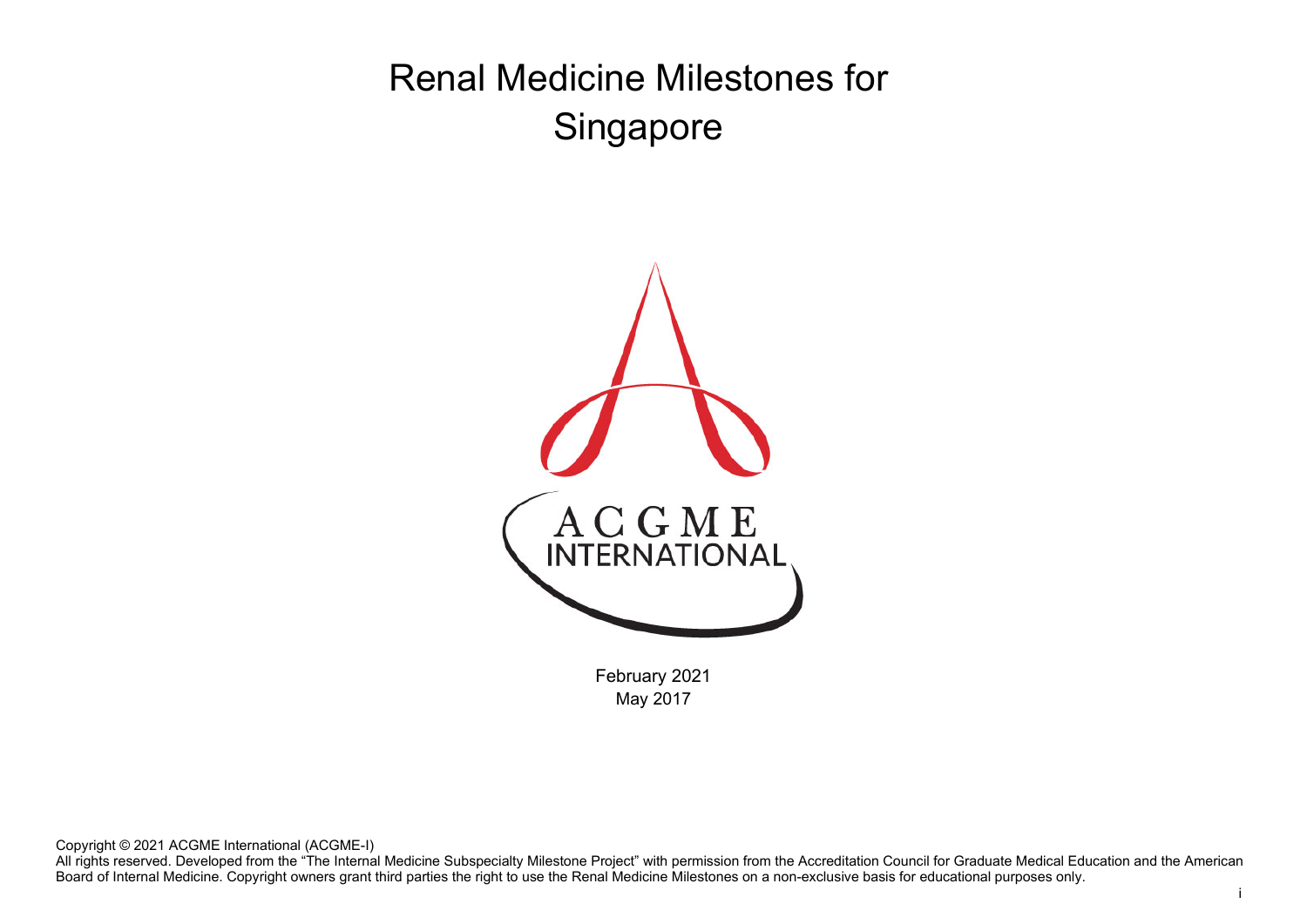### **The Renal Medicine Milestones for Singapore**

The Milestones are designed only for use in evaluation of fellows in the context of their participation in ACGME-I-accredited residency programs. The Milestones provide a framework for the assessment of the development of the fellow in key dimensions of the elements of physician competency in a specialty. They neither represent the entirety of the dimensions of the six domains of physician competency, nor are they designed to be relevant in any other context.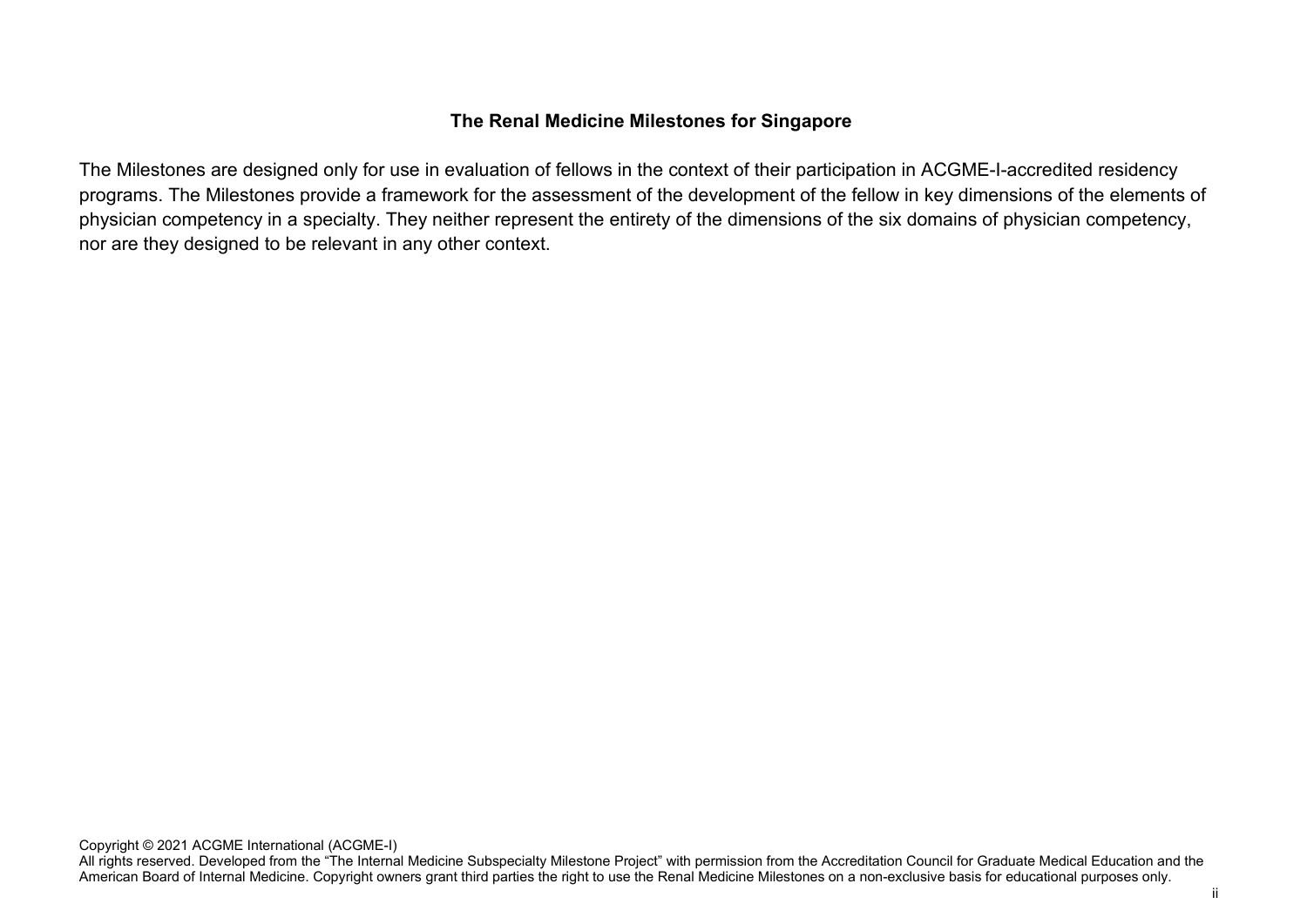# **Milestones Reporting**

This document presents milestones designed for programs to use in semi-annual review of fellow performance and reporting to the ACGME-I. Milestones are knowledge, skills, attitudes, and other attributes for each of the ACGME-I competencies organized in a developmental framework from less to more advanced. They are descriptors and targets for fellow performance as a learner moves from entry into their program through graduation.

For each period, review and reporting will involve selecting milestone levels that best describe each fellow's current performance and attributes. Milestones are arranged in numbered levels. Tracking from "Level 1" to "Level 5" is synonymous with moving from novice to expert in the specialty. These levels do not correspond with time in the educational program. Dependent upon previous education and experience, fellows may enter a program at varying points in the Milestones.

Selection of a level implies that the fellow substantially demonstrates the milestones in that level, as well as those in lower levels (see the diagram on page v).

- **Level 1** The fellow demonstrates milestones expected of an incoming fellow.
- **Level 2** The fellow is advancing and demonstrates additional milestones, but is not yet performing at a mid-fellowship level.
- **Level 3** The fellow continues to advance and demonstrate additional milestones; the fellow demonstrates the majority of milestones targeted for residency in this sub-competency.
- **Level 4** The fellow has advanced so that he or she now substantially demonstrates the milestones targeted for fellowship. This level is designed as the graduation target.
- Level 5 The fellow has advanced beyond performance targets set for fellowship and is demonstrating "aspirational" goals which might describe the performance of someone who has been in practice for several years. It is expected that only a few exceptional fellows will reach this level.

Copyright © 2021 ACGME International (ACGME-I)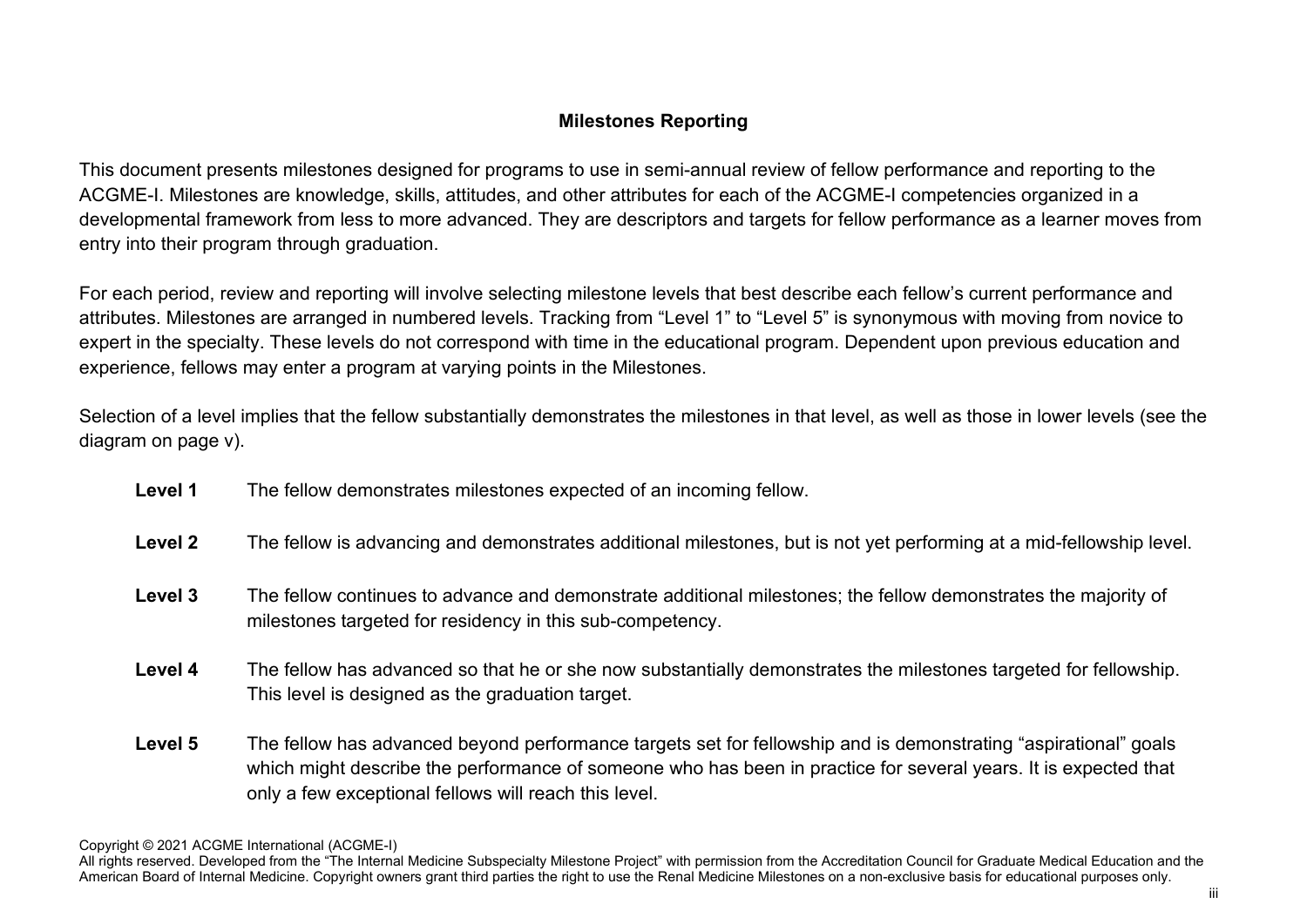## **Additional Notes**

The "Level 4" Milestones are designed as the graduation *target* and *do not* represent a graduation *requirement*. Making decisions about readiness for graduation is the purview of the program director. Study of Milestones performance data will be required before the ACGME-I and its partners will be able to determine whether milestones in the first four levels appropriately represent the developmental framework, and whether Milestone data overall are of sufficient quality to be used for high-stakes decisions.

*Answers to Frequently Asked Questions about Milestones are posted on the [ACGME-I website.](http://www.acgme-i.org/)*

Copyright © 2021 ACGME International (ACGME-I)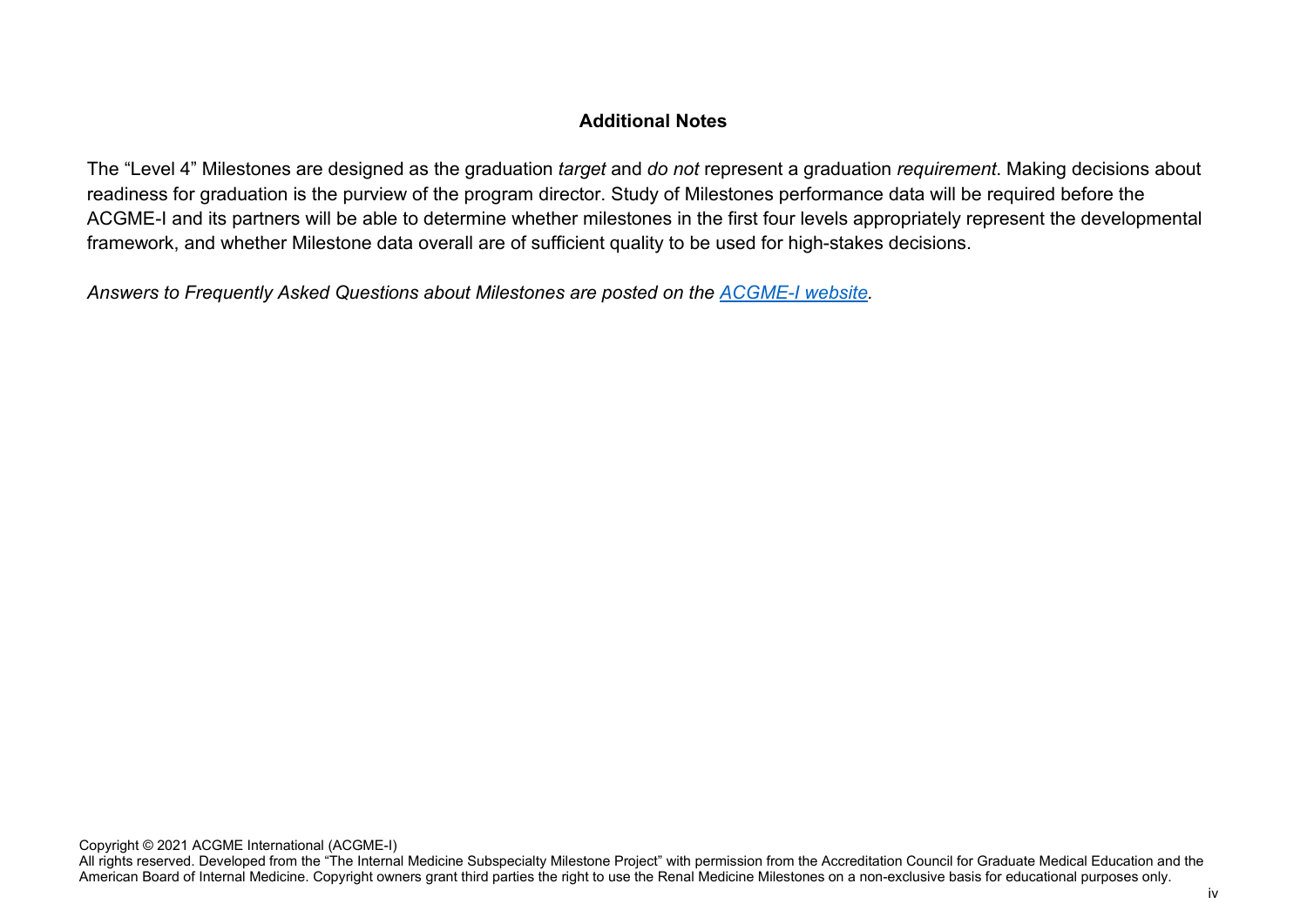The diagram below presents an example set of milestones for one sub-competency in the same format as the ACGME-I Report Worksheet. For each reporting period, a learner's performance on the milestones for each sub-competency will be indicated by selecting the level of milestones that best describes that learner's performance in relation to those milestones.

| Practice-Based Learning and Improvement 2: Reflective Practice and Commitment to Personal Growth      |                                                                                                                                                            |                                                                                                                                            |                                                                                                                                                                                                      |                                                                                            |  |  |  |
|-------------------------------------------------------------------------------------------------------|------------------------------------------------------------------------------------------------------------------------------------------------------------|--------------------------------------------------------------------------------------------------------------------------------------------|------------------------------------------------------------------------------------------------------------------------------------------------------------------------------------------------------|--------------------------------------------------------------------------------------------|--|--|--|
| Level 1                                                                                               | Level <sub>2</sub>                                                                                                                                         | Level 3                                                                                                                                    | Level 4                                                                                                                                                                                              | Level 5                                                                                    |  |  |  |
| Accepts responsibility for<br>personal and professional<br>development by<br>establishing goals       | Demonstrates openness to<br>performance data<br>(feedback and other input)<br>in order to inform goals                                                     | Seeks performance data<br>episodically, with<br>adaptability and humility                                                                  | Intentionally seeks<br>performance data<br>consistently, with<br>adaptability and humility                                                                                                           | Role models consistently<br>seeking performance data,<br>with adaptability and<br>humility |  |  |  |
| Identifies the factors that<br>contribute to gap(s)<br>between expectations and<br>actual performance | Analyzes and reflects on<br>the factors that contribute<br>to gap(s) between<br>expectations and actual<br>performance                                     | Analyzes, reflects on, and<br>institutes behavioral<br>change(s) to narrow the<br>gap(s) between<br>expectations and actual<br>performance | Challenges assumptions<br>and considers alternatives<br>in narrowing the gap(s)<br>between expectations and<br>actual performance                                                                    | Coaches others on<br>reflective practice                                                   |  |  |  |
| Actively seeks<br>opportunities to improve                                                            | Designs and implements a<br>learning plan, with<br>prompting                                                                                               | Independently creates and<br>implements a learning plan                                                                                    | Uses performance data to<br>measure the effectiveness<br>of the learning plan and,<br>when necessary, improves                                                                                       | Facilitates the design and<br>implementation of learning<br>plans for others               |  |  |  |
|                                                                                                       |                                                                                                                                                            |                                                                                                                                            |                                                                                                                                                                                                      |                                                                                            |  |  |  |
| Comments:                                                                                             |                                                                                                                                                            |                                                                                                                                            |                                                                                                                                                                                                      | Not Yet Achieved Level 1                                                                   |  |  |  |
|                                                                                                       | Selecting a response box in the middle<br>of a level implies that milestones in that<br>level and in lower levels have been<br>substantially demonstrated. |                                                                                                                                            | Selecting a response box on the line in<br>between levels indicates that milestones<br>in lower levels have been substantially<br>demonstrated as well as some<br>milestones in the higher level(s). |                                                                                            |  |  |  |

Copyright © 2021 ACGME International (ACGME-I)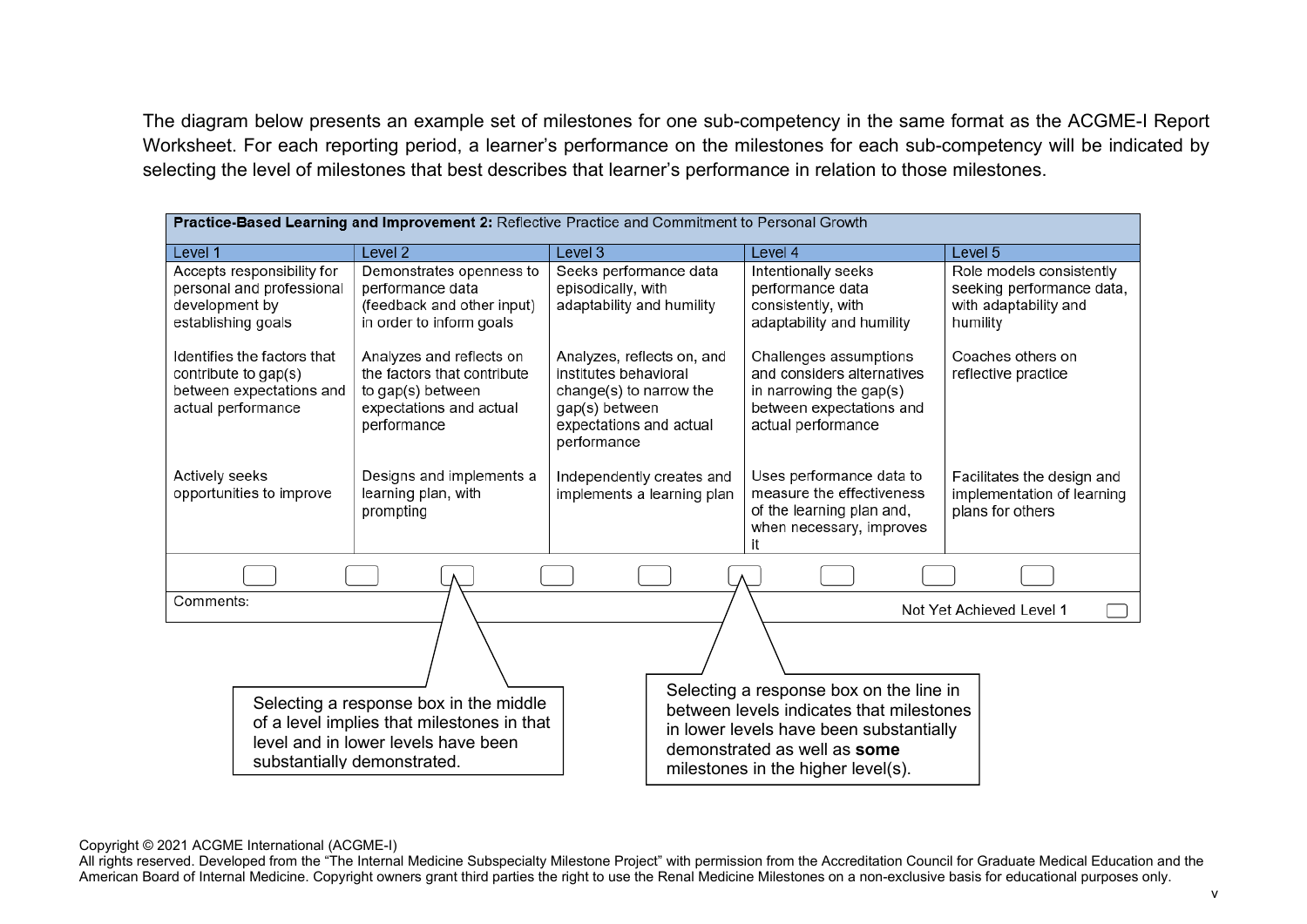| Patient Care 1: Gathers and Synthesizes Essential and Accurate Information to Define Each Patient's Clinical Problem(s) |                              |                               |                              |                              |  |  |  |
|-------------------------------------------------------------------------------------------------------------------------|------------------------------|-------------------------------|------------------------------|------------------------------|--|--|--|
| Level 1                                                                                                                 | Level <sub>2</sub>           | Level 3                       | Level 4                      | Level 5                      |  |  |  |
| Requires guidance to                                                                                                    | Consistently acquires        | Acquires accurate histories   | Obtains relevant historical  | Role models and teaches      |  |  |  |
| collect accurate historical                                                                                             | accurate and relevant        | in an efficient, prioritized, | subtleties, including        | the effective use of history |  |  |  |
| data                                                                                                                    | histories                    | and hypothesis-driven         | sensitive information that   | and physical examination     |  |  |  |
|                                                                                                                         |                              | fashion                       | informs the differential     | skills to minimize the need  |  |  |  |
| Performs physical exam,                                                                                                 | <b>Consistently performs</b> |                               | diagnosis                    | for further diagnostic       |  |  |  |
| but misses some key                                                                                                     | accurate and appropriately   | Performs accurate physical    |                              | testing                      |  |  |  |
| physical exam findings                                                                                                  | thorough physical exams      | exams that are targeted to    | Identifies subtle or unusual |                              |  |  |  |
|                                                                                                                         |                              | the patient's problems        | physical exam findings       |                              |  |  |  |
|                                                                                                                         | Consistently recognizes      |                               |                              |                              |  |  |  |
| Relies exclusively on                                                                                                   | patient's central clinical   | Uses and synthesizes          | Efficiently uses all sources |                              |  |  |  |
| documentation of others to                                                                                              | problem but develops         | collected data to define a    | of secondary data to         |                              |  |  |  |
| generate own database or                                                                                                | limited differential         | patient's central clinical    | inform differential          |                              |  |  |  |
| differential diagnosis or is                                                                                            | diagnoses                    | problem(s) to generate a      | diagnosis                    |                              |  |  |  |
| overly reliant on                                                                                                       |                              | prioritized differential      |                              |                              |  |  |  |
| secondary data                                                                                                          | Consistently recognizes      | diagnosis and problem         | Effectively uses history     |                              |  |  |  |
|                                                                                                                         | potentially life-threatening | list                          | and physical examination     |                              |  |  |  |
| Requires guidance to                                                                                                    | problems                     |                               | skills to minimize the need  |                              |  |  |  |
| recognize patient's central                                                                                             |                              |                               | for further diagnostic       |                              |  |  |  |
| clinical problems                                                                                                       |                              |                               | testing                      |                              |  |  |  |
|                                                                                                                         |                              |                               |                              |                              |  |  |  |
| Requires guidance to                                                                                                    |                              |                               |                              |                              |  |  |  |
| recognize potentially life-                                                                                             |                              |                               |                              |                              |  |  |  |
| threatening problems                                                                                                    |                              |                               |                              |                              |  |  |  |
|                                                                                                                         |                              |                               |                              |                              |  |  |  |
| Comments:                                                                                                               |                              |                               |                              | Not Yet Achieved Level 1     |  |  |  |
|                                                                                                                         |                              |                               |                              |                              |  |  |  |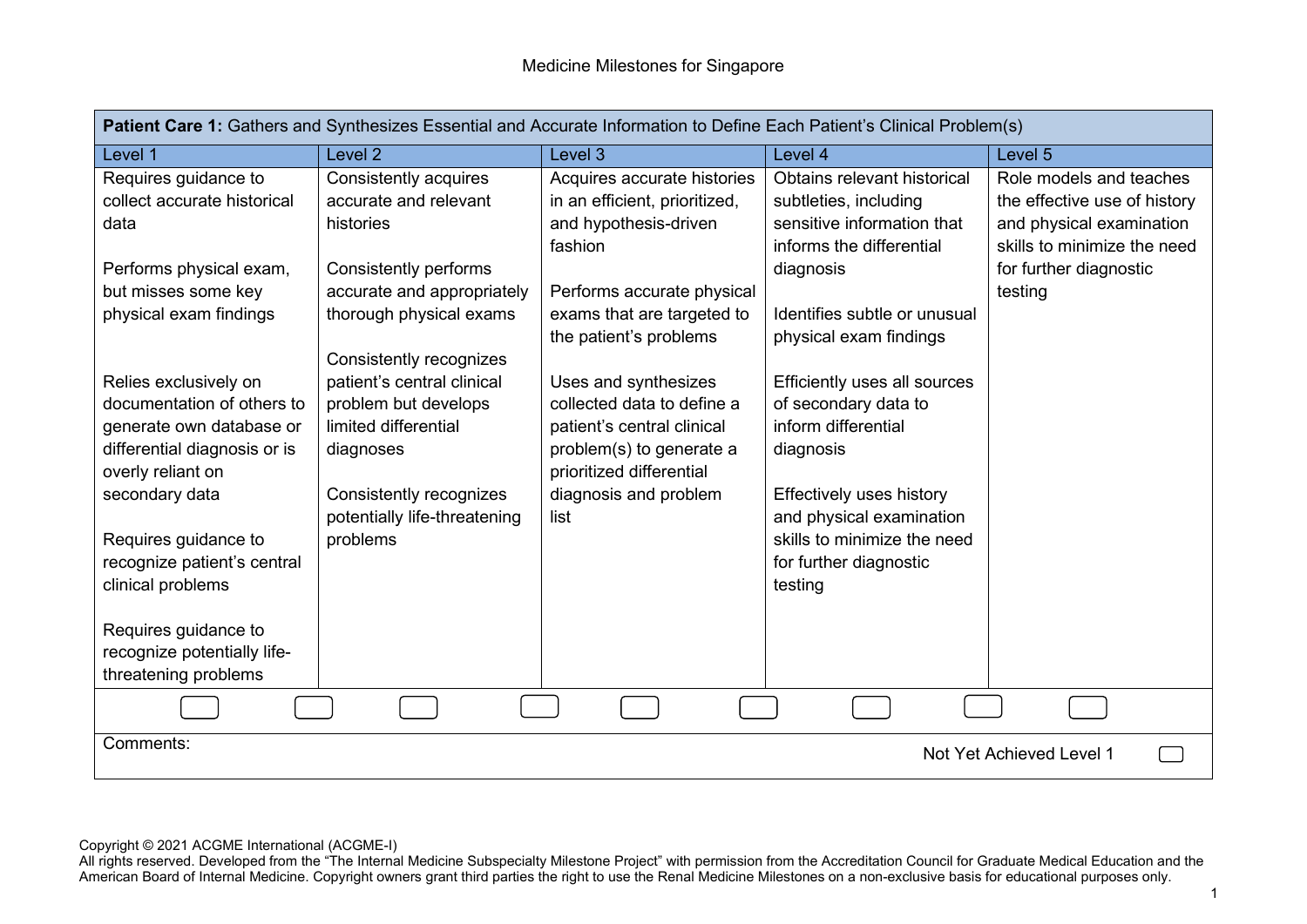| <b>Patient Care 2: Develops and Achieves Comprehensive Management Plan for Each Patient</b> |                           |                                                     |                            |                            |  |  |
|---------------------------------------------------------------------------------------------|---------------------------|-----------------------------------------------------|----------------------------|----------------------------|--|--|
| Level 1                                                                                     | Level 2                   | Level 3                                             | Level 4                    | Level 5                    |  |  |
| Frequently requires                                                                         | Consistently develops an  | Consistently develops                               | Appropriately modifies     | Role models and teaches    |  |  |
| guidance to develop                                                                         | appropriate care plan but | appropriate care plan                               | care plans based on        | complex and patient-       |  |  |
| appropriate care plan                                                                       | seeks additional guidance |                                                     | patient's clinical course, | centered care              |  |  |
|                                                                                             | when needed               | Consistently recognizes                             | additional data, patient   |                            |  |  |
| Requires guidance to                                                                        |                           | situations requiring urgent                         | preferences, and cost-     | Develops customized,       |  |  |
| reacts to situations that                                                                   | Consistently reacts to    | or emergency care and                               | effectiveness principles   | prioritized care plans for |  |  |
| require urgent or                                                                           | situations that require   | arranges for an                                     |                            | the most complex patients, |  |  |
| emergency care                                                                              | urgent or emergency care  | appropriate level of care                           | Recognizes disease         | incorporating diagnostic   |  |  |
|                                                                                             |                           |                                                     | presentations that deviate | uncertainty and cost-      |  |  |
|                                                                                             |                           | Appropriately manages                               | from common patterns and   | effectiveness principles   |  |  |
|                                                                                             |                           | straight-forward, common                            | require complex decision   |                            |  |  |
|                                                                                             |                           | infectious disease cases                            | making, incorporating      |                            |  |  |
|                                                                                             |                           |                                                     | diagnostic uncertainty     |                            |  |  |
|                                                                                             |                           | Seeks additional guidance<br>and/or consultation as | Manages complex acute      |                            |  |  |
|                                                                                             |                           | appropriate                                         | and chronic conditions     |                            |  |  |
|                                                                                             |                           |                                                     |                            |                            |  |  |
|                                                                                             |                           |                                                     |                            |                            |  |  |
| Comments:                                                                                   |                           |                                                     |                            | Not Yet Achieved Level 1   |  |  |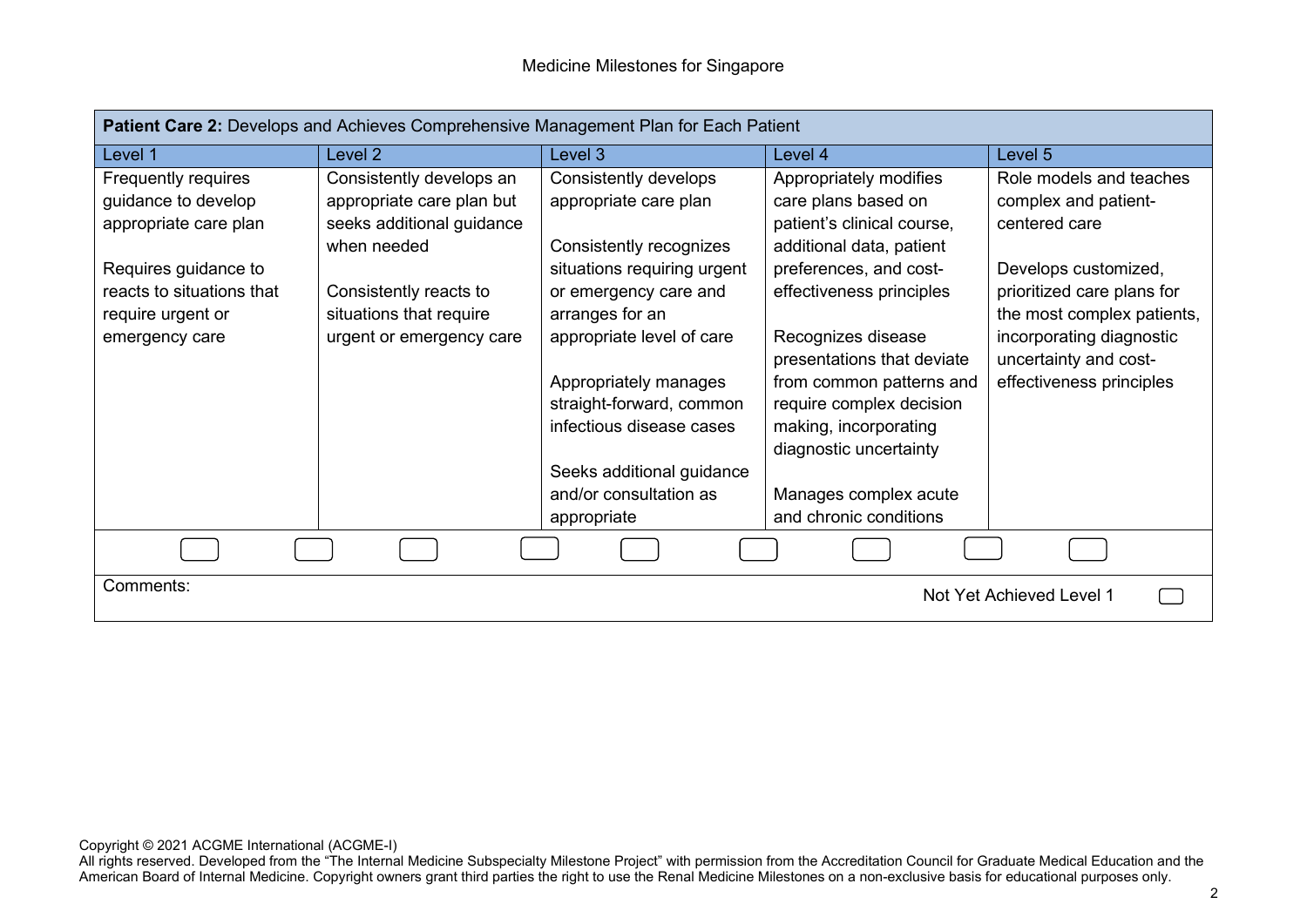| Patient Care 3: Manages Patients with Progressive Responsibility and Independence |                               |                               |                                |                              |  |  |
|-----------------------------------------------------------------------------------|-------------------------------|-------------------------------|--------------------------------|------------------------------|--|--|
| Level 1                                                                           | Level <sub>2</sub>            | Level 3                       | Level 4                        | Level 5                      |  |  |
| Requires direct supervision                                                       | Mostly requires indirect      | Requires indirect             | Independently manages          | <b>Effectively manages</b>   |  |  |
| in the delivery of patient                                                        | supervision to ensure         | supervision to ensure         | patients across applicable     | unusual, rare, or complex    |  |  |
| care                                                                              | patient safety and quality    | patient safety and quality    | inpatient, outpatient, and     | disorders in all appropriate |  |  |
|                                                                                   | care                          | care                          | ambulatory clinical settings   | clinical settings            |  |  |
| Requires direct supervision                                                       |                               |                               | who have a broad spectrum      |                              |  |  |
| to manage problems or                                                             | Mostly requires indirect      | Provides appropriate          | of clinical disorders,         |                              |  |  |
| common chronic diseases in                                                        | supervision to manage         | preventive care and chronic   | including undifferentiated     |                              |  |  |
| all appropriate clinical                                                          | problems or common            | disease management in all     | syndromes                      |                              |  |  |
| settings                                                                          | chronic diseases in all       | appropriate clinical settings |                                |                              |  |  |
|                                                                                   | appropriate clinical settings |                               | Seeks additional guidance      |                              |  |  |
| Requires guidance to                                                              |                               | Provides comprehensive        | and/or consultation as         |                              |  |  |
| provide preventive care in                                                        | Consistently provides         | care for single or multiple   | appropriate                    |                              |  |  |
| all appropriate clinical                                                          | preventive care in all        | diagnoses in all appropriate  |                                |                              |  |  |
| settings                                                                          | appropriate clinical settings | clinical settings             | Appropriately manages          |                              |  |  |
|                                                                                   | with guidance.                |                               | situations requiring urgent or |                              |  |  |
| Requires direct supervision                                                       |                               | Under supervision, provides   | emergency care                 |                              |  |  |
| to manage patients with                                                           | Mostly requires indirect      | appropriate care in the       |                                |                              |  |  |
| straightforward diagnoses in                                                      | supervision to manage         | intensive care unit           | Effectively supervises and     |                              |  |  |
| all appropriate clinical                                                          | patients with straightforward |                               | leads a team in managing       |                              |  |  |
| settings                                                                          | diagnoses in all appropriate  | Initiates management plans    | patients with complex          |                              |  |  |
|                                                                                   | clinical settings             | for urgent or emergency       | diagnoses in all appropriate   |                              |  |  |
|                                                                                   |                               | care, (e.g., ST-elevation     | clinical settings              |                              |  |  |
|                                                                                   | Manages complex inpatients    | myocardial infarction, shock, |                                |                              |  |  |
|                                                                                   | or patients requiring         | malignant, arrhythmias)       |                                |                              |  |  |
|                                                                                   | intensive care with guidance  |                               |                                |                              |  |  |
|                                                                                   |                               |                               |                                |                              |  |  |
| Comments:                                                                         |                               |                               |                                | Not Yet Achieved Level 1     |  |  |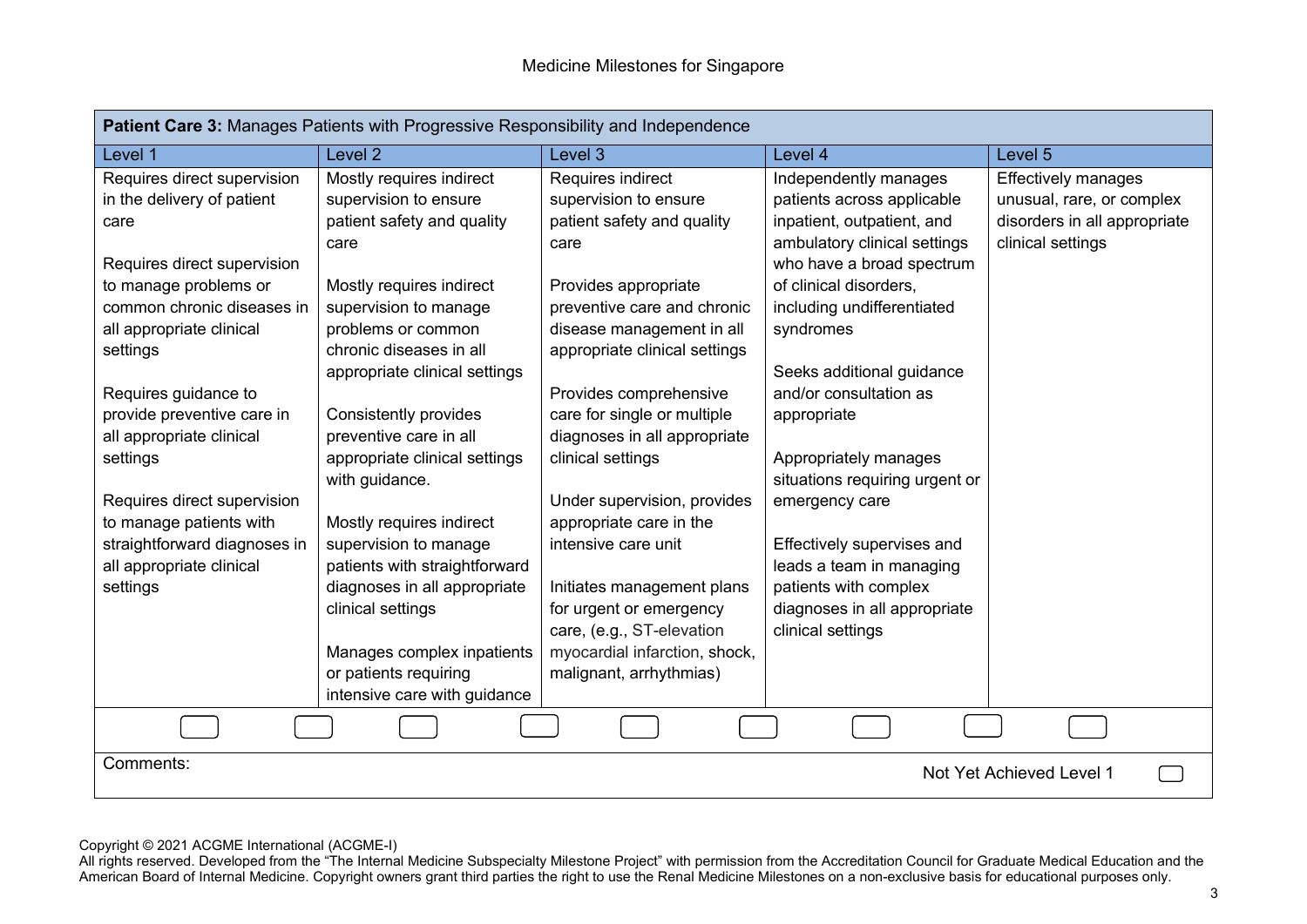| Patient Care 4: Demonstrates Skill in Performing and Interpreting Invasive Procedures (e.g., Non-Tunneled Dialysis Catheters and Renal<br>Biopsies) |                                 |                                           |                                    |                            |  |
|-----------------------------------------------------------------------------------------------------------------------------------------------------|---------------------------------|-------------------------------------------|------------------------------------|----------------------------|--|
| Level 1                                                                                                                                             | Level <sub>2</sub>              | Level <sub>3</sub>                        | Level 4                            | Level 5                    |  |
| Possesses insufficient                                                                                                                              | Possesses basic technical       | Possesses sufficient technical            | Consistently demonstrates          | Demonstrates skill to      |  |
| technical skill for safe                                                                                                                            | skill for safe completion of    | skill for the completion and              | technical skill to perform and     | independently perform and  |  |
| completion of common                                                                                                                                | common invasive procedures      | interpretation of some                    | interpret invasive procedures      | interpret complex invasive |  |
| invasive procedures with                                                                                                                            | with appropriate direct         | common invasive procedures                | successfully and safely            | procedures that are        |  |
| appropriate supervision                                                                                                                             | supervision                     | with appropriate indirect                 |                                    | anticipated for future     |  |
|                                                                                                                                                     |                                 | supervision                               | Always maximizes patient           | practice                   |  |
| Requires guidance to pay                                                                                                                            | Attentive to patient safety and |                                           | comfort and safety when            |                            |  |
| attention to patient safety and                                                                                                                     | comfort when performing         | Consistently manages patient              | performing invasive procedures     | Demonstrates expertise to  |  |
| comfort when performing                                                                                                                             | invasive procedures             | safety and comfort when                   |                                    | teach and supervise        |  |
| invasive procedures                                                                                                                                 |                                 | performing invasive                       | Consistently recognizes            | others in the performance  |  |
|                                                                                                                                                     | Recognizes the need to          | procedures                                | appropriate patients, indications, | of invasive procedures     |  |
| Understands and applies the                                                                                                                         | obtain informed consent for     |                                           | and associated risks in the        |                            |  |
| ethical principles of informed                                                                                                                      | procedures, and effectively     | Consistently recognizes                   | performance of invasive            |                            |  |
| consent                                                                                                                                             | obtains it                      | appropriate patients,                     | procedures in all situations       |                            |  |
|                                                                                                                                                     |                                 | indications, and associated               |                                    |                            |  |
| Recognizes the need to                                                                                                                              |                                 | risks in the performance of               | Effectively obtains and            |                            |  |
| obtain informed consent for                                                                                                                         |                                 | invasive procedures                       | documents informed consent in      |                            |  |
| procedures, but ineffectively                                                                                                                       |                                 |                                           | challenging circumstances (e.g.,   |                            |  |
| obtains it                                                                                                                                          |                                 | Obtains and documents<br>informed consent | language or cultural barriers)     |                            |  |
|                                                                                                                                                     |                                 |                                           | Quantifies evidence for risk-      |                            |  |
|                                                                                                                                                     |                                 |                                           | benefit analysis during            |                            |  |
|                                                                                                                                                     |                                 |                                           | obtainment of informed consent     |                            |  |
|                                                                                                                                                     |                                 |                                           | for complex procedures or          |                            |  |
|                                                                                                                                                     |                                 |                                           | therapies                          |                            |  |
|                                                                                                                                                     |                                 |                                           |                                    |                            |  |
| Comments:                                                                                                                                           |                                 |                                           |                                    | Not Yet Achieved Level 1   |  |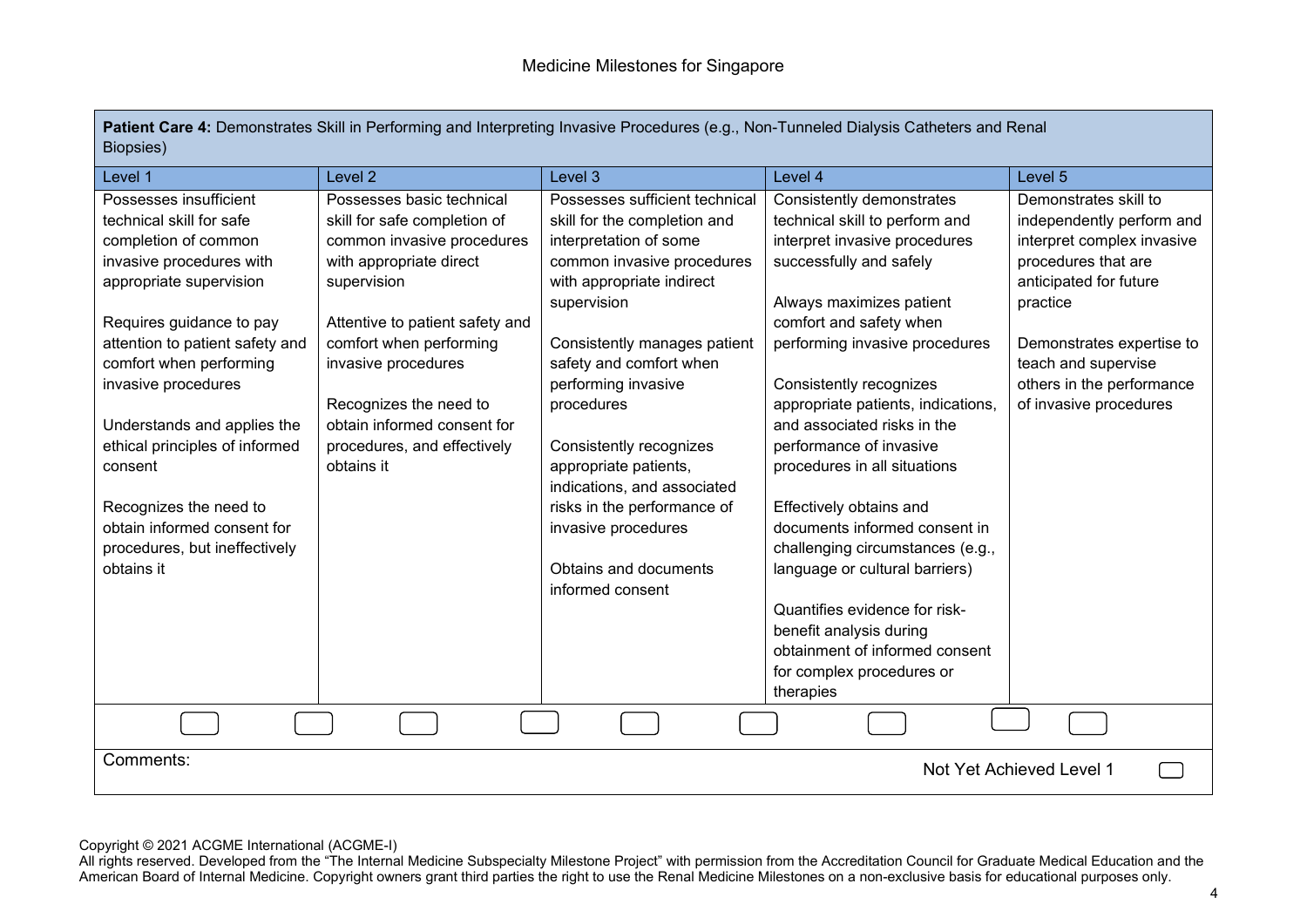|                               |                                 |                                                     | Patient Care 5: Demonstrates Skill in Performing and Interpreting Non-Invasive Procedures and/or Testing (e.g., Kidney Ultrasound, Urine Microscopy) |                                 |
|-------------------------------|---------------------------------|-----------------------------------------------------|------------------------------------------------------------------------------------------------------------------------------------------------------|---------------------------------|
| Level 1                       | Level <sub>2</sub>              | Level 3                                             | Level 4                                                                                                                                              | Level 5                         |
| Requires guidance to          | Possesses sufficient skill to   | Consistently recognizes                             | Consistently and                                                                                                                                     | Demonstrates skill to interpret |
| recognize patients for whom   | safely perform and interpret    | appropriate patients,                               | independently recognizes                                                                                                                             | complex non-invasive            |
| non-invasive procedures       | non-invasive procedures         | indications, and associated                         | appropriate patients,                                                                                                                                | procedures and/or testing       |
| and/or testing is not         | and/or testing with             | risks in the use of non-                            | indications, limitations, and                                                                                                                        |                                 |
| warranted or is unsafe        | appropriate direct supervision  | invasive procedures and/or<br>testing with indirect | associated risks in use of<br>non-invasive procedures                                                                                                |                                 |
| Attempts to perform or        | Attentive to patient safety and | supervision                                         | and/or testing                                                                                                                                       |                                 |
| interpret non-invasive        | comfort when performing         |                                                     |                                                                                                                                                      |                                 |
| procedures and/or testing     | non-invasive procedures         | Consistently integrates                             | Independently integrates                                                                                                                             |                                 |
| without sufficient skill or   | and/or testing procedures       | procedures and/or testing                           | procedures and/or testing                                                                                                                            |                                 |
| supervision                   |                                 | results with clinical features in                   | results with clinical findings in                                                                                                                    |                                 |
|                               | Understands and applies the     | the evaluation and                                  | the evaluation and                                                                                                                                   |                                 |
| Requires guidance to discuss  | ethical principles of informed  | management of patients with                         | management of patients                                                                                                                               |                                 |
| procedure indications,        | consent                         | indirect supervision                                |                                                                                                                                                      |                                 |
| processes, or potential risks |                                 |                                                     | Consistently recognizes                                                                                                                              |                                 |
| with patients                 | Recognizes need to obtain       | Can safely perform and                              | procedures and/or testing                                                                                                                            |                                 |
|                               | informed consent for            | interpret selected non-                             | results that indicate high-risk                                                                                                                      |                                 |
| Requires guidance to engage   | procedures and effectively      | invasive procedures and/or                          | state or adverse prognosis                                                                                                                           |                                 |
| the patient in the informed   | obtains it                      | testing procedures with                             |                                                                                                                                                      |                                 |
| consent process and describe  |                                 | minimal supervision                                 | Recognizes artifacts and                                                                                                                             |                                 |
| risks and benefits of         |                                 |                                                     | normal variants in all                                                                                                                               |                                 |
| procedures                    |                                 | Consistently recognizes high-                       | situations                                                                                                                                           |                                 |
|                               |                                 | risk findings and                                   |                                                                                                                                                      |                                 |
|                               |                                 | artifacts/normal variants                           | Consistently performs and                                                                                                                            |                                 |
|                               |                                 |                                                     | interprets non-invasive                                                                                                                              |                                 |
|                               |                                 | Consistently obtains and                            | procedures and/or testing in a                                                                                                                       |                                 |
|                               |                                 | documents informed consent                          | safe and effective manner                                                                                                                            |                                 |
|                               |                                 |                                                     | Effectively obtains and                                                                                                                              |                                 |
|                               |                                 |                                                     | documents informed consent                                                                                                                           |                                 |
|                               |                                 |                                                     | in challenging circumstances                                                                                                                         |                                 |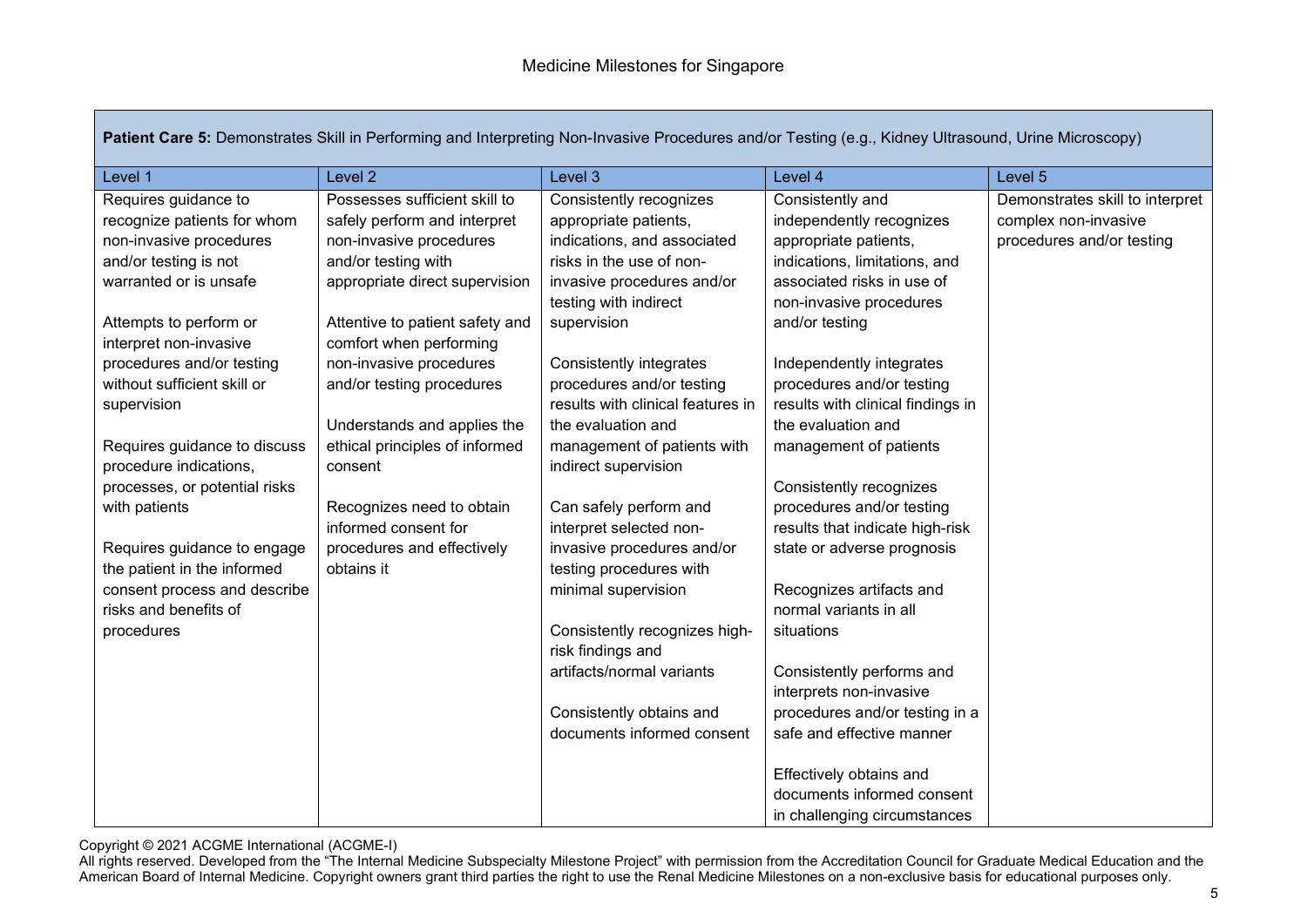|           |  |  | (e.g., language or cultural<br>barriers)                                                                                             |                          |  |
|-----------|--|--|--------------------------------------------------------------------------------------------------------------------------------------|--------------------------|--|
|           |  |  | Quantifies evidence for risk-<br>benefit analysis during<br>obtainment of informed<br>consent for complex<br>procedures and/or tests |                          |  |
|           |  |  |                                                                                                                                      |                          |  |
| Comments: |  |  |                                                                                                                                      | Not Yet Achieved Level 1 |  |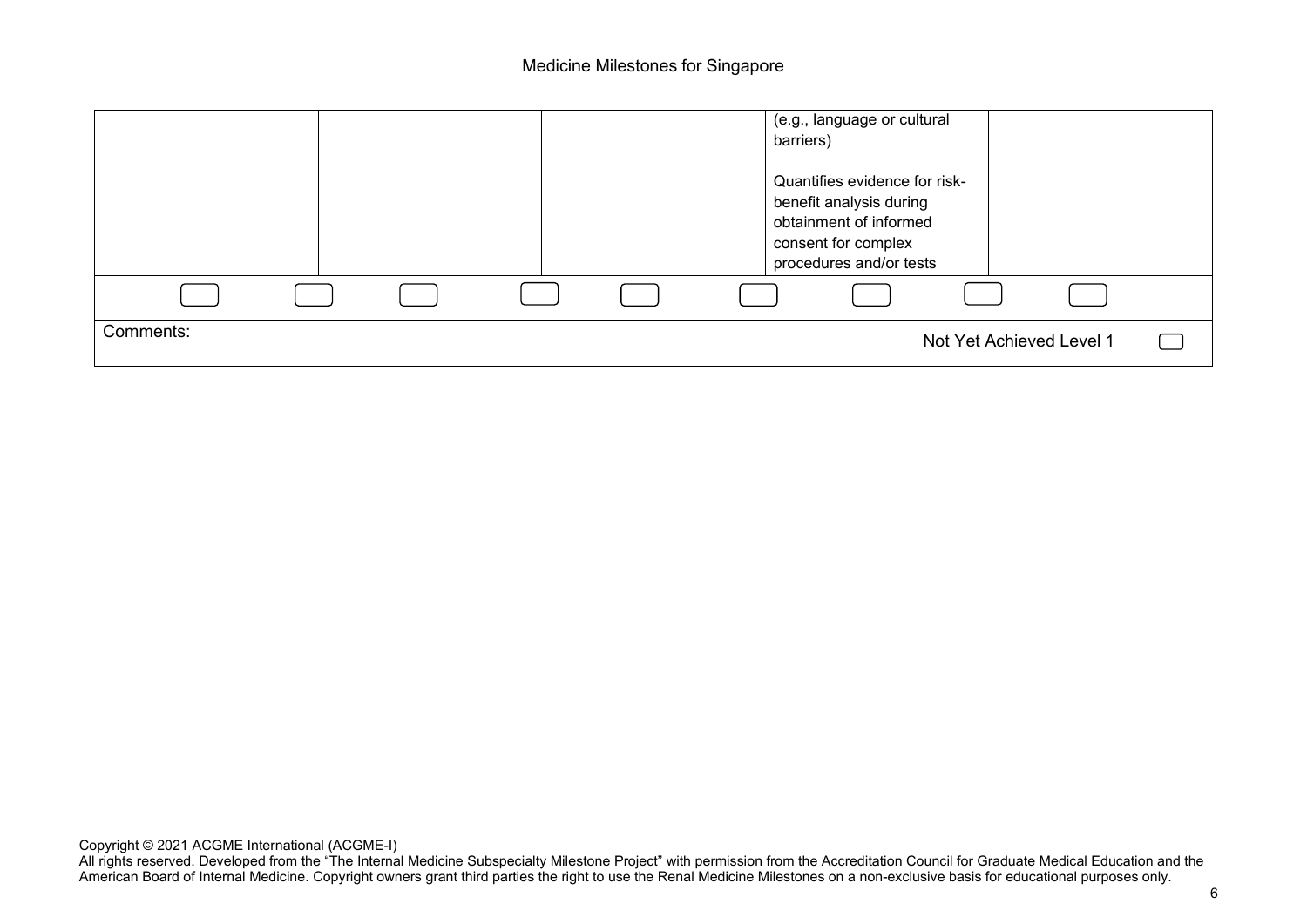| <b>Patient Care 6: Requests and Provides Consultative Care</b> |                                                      |                                                  |                                                  |                                    |  |  |  |  |
|----------------------------------------------------------------|------------------------------------------------------|--------------------------------------------------|--------------------------------------------------|------------------------------------|--|--|--|--|
| Level 1                                                        | Level 2                                              | Level 3                                          | Level 4                                          | Level 5                            |  |  |  |  |
| Requires guidance to                                           | Consistently manages                                 | Provides consultation                            | Provides consultation                            | Provides consultation              |  |  |  |  |
| manage patients and in                                         | patients while providing                             | services for patients with                       | services for patients with                       | services for patients with         |  |  |  |  |
| providing consultative care                                    | consultative care to other                           | clinical problems requiring                      | basic and complex clinical                       | very complex clinical              |  |  |  |  |
| to other physicians/health                                     | physicians/health care                               | basic risk assessment                            | problems requiring detailed                      | problems requiring                 |  |  |  |  |
| care teams                                                     | teams                                                |                                                  | risk assessment                                  | extensive risk assessment          |  |  |  |  |
|                                                                |                                                      | Asks meaningful clinical                         |                                                  |                                    |  |  |  |  |
| Requires guidance to<br>apply risk assessment                  | Consistently applies risk                            | questions that guide the<br>input of consultants | Appropriately integrates<br>recommendations from | Models management of<br>discordant |  |  |  |  |
| principles to patients while                                   | assessment principles to<br>patients while providing |                                                  | other consultants to                             | recommendations from               |  |  |  |  |
| providing consultative care                                    | consultative care                                    |                                                  | effectively manage patient                       | multiple consultants               |  |  |  |  |
|                                                                |                                                      |                                                  | care                                             |                                    |  |  |  |  |
| Requires guidance to                                           | Consistently formulates a                            |                                                  |                                                  |                                    |  |  |  |  |
| formulate an appropriate                                       | clinical question for a                              |                                                  |                                                  |                                    |  |  |  |  |
| clinical question for a                                        | consultant to address                                |                                                  |                                                  |                                    |  |  |  |  |
| consultant to address                                          |                                                      |                                                  |                                                  |                                    |  |  |  |  |
|                                                                |                                                      |                                                  |                                                  |                                    |  |  |  |  |
| Comments:                                                      |                                                      |                                                  |                                                  | Not Yet Achieved Level 1           |  |  |  |  |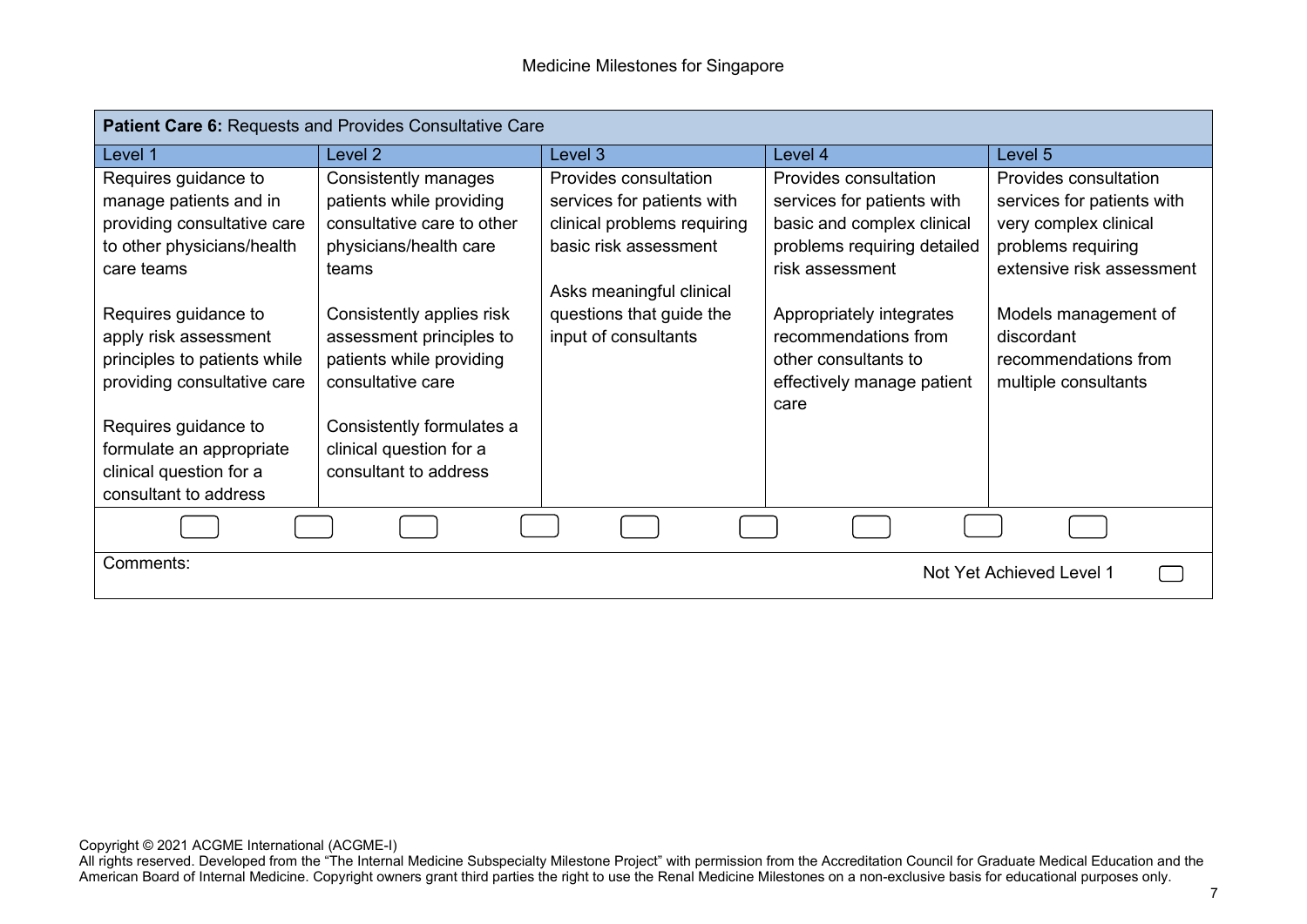| Medical Knowledge 1: Possesses Clinical Knowledge                                                               |                                                                                                                                                                             |                                                                                                                                                                               |                                                                                                                                                                          |                                                                                                                                                                            |  |  |  |
|-----------------------------------------------------------------------------------------------------------------|-----------------------------------------------------------------------------------------------------------------------------------------------------------------------------|-------------------------------------------------------------------------------------------------------------------------------------------------------------------------------|--------------------------------------------------------------------------------------------------------------------------------------------------------------------------|----------------------------------------------------------------------------------------------------------------------------------------------------------------------------|--|--|--|
| Level 1                                                                                                         | Level 2                                                                                                                                                                     | Level 3                                                                                                                                                                       | Level 4                                                                                                                                                                  | Level 5                                                                                                                                                                    |  |  |  |
| Possesses basic<br>scientific, socioeconomic,<br>or behavioral knowledge<br>required to provide patient<br>care | Possesses sufficient<br>scientific, socioeconomic,<br>and behavioral knowledge<br>required to provide care for<br>common medical<br>conditions and basic<br>preventive care | Possesses advanced the<br>scientific, socioeconomic,<br>and behavioral knowledge<br>required to provide care for<br>common medical<br>conditions and basic<br>preventive care | Possesses the scientific,<br>socioeconomic, and<br>behavioral knowledge<br>required to provide care for<br>complex medical<br>conditions and<br>comprehensive preventive | Possesses the scientific,<br>socioeconomic, and<br>behavioral knowledge<br>required to successfully<br>diagnose and treat<br>medically uncommon,<br>ambiguous, and complex |  |  |  |
| Comments:                                                                                                       |                                                                                                                                                                             |                                                                                                                                                                               | care                                                                                                                                                                     | conditions<br>Not Yet Achieved Level 1                                                                                                                                     |  |  |  |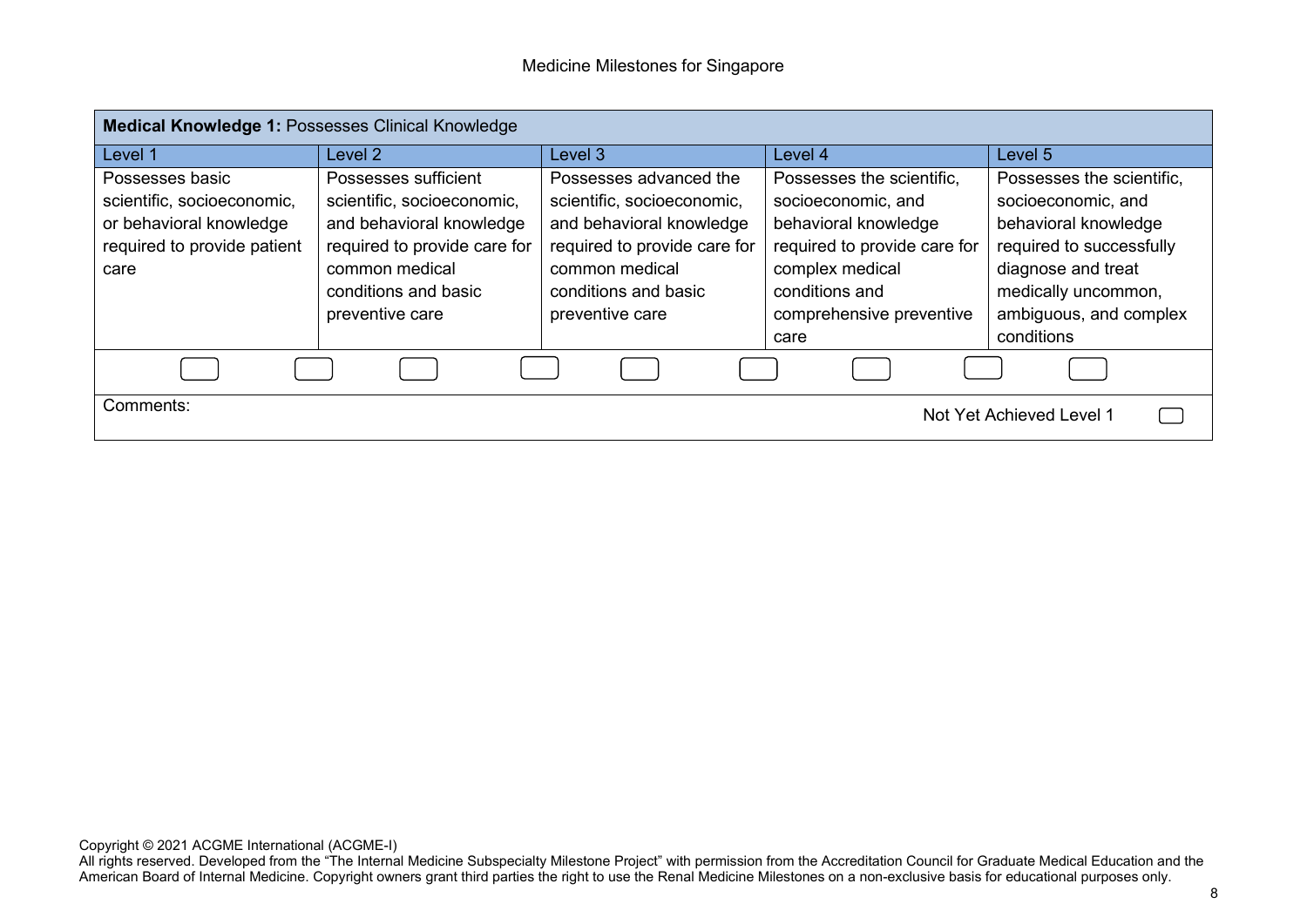| Medical Knowledge 2: Knowledge of Diagnostic Testing and Procedures                                  |                                                                                                                                                                                                                                                                                   |                                                                                                                                                                                                                                                                  |                                                                                                                                                                                                                                                                                                                                                                                                                                              |                                                                                                                                                                                     |  |  |
|------------------------------------------------------------------------------------------------------|-----------------------------------------------------------------------------------------------------------------------------------------------------------------------------------------------------------------------------------------------------------------------------------|------------------------------------------------------------------------------------------------------------------------------------------------------------------------------------------------------------------------------------------------------------------|----------------------------------------------------------------------------------------------------------------------------------------------------------------------------------------------------------------------------------------------------------------------------------------------------------------------------------------------------------------------------------------------------------------------------------------------|-------------------------------------------------------------------------------------------------------------------------------------------------------------------------------------|--|--|
| Level 1                                                                                              | Level 2                                                                                                                                                                                                                                                                           | Level <sub>3</sub>                                                                                                                                                                                                                                               | Level 4                                                                                                                                                                                                                                                                                                                                                                                                                                      | Level 5                                                                                                                                                                             |  |  |
| Possesses foundational<br>knowledge to apply<br>diagnostic testing and<br>procedures to patient care | Requires guidance to<br>interpret basic diagnostic<br>tests accurately<br>Minimally understands the<br>concepts of pre-test<br>probability and test<br>performance<br>characteristics<br>Minimally understands the<br>rationale and risks<br>associated with common<br>procedures | <b>Consistently interprets</b><br>basic diagnostic tests<br>accurately<br>Understands the concepts<br>of pre-test probability and<br>test performance<br>characteristics<br>Fully understands the<br>rationale and risks<br>associated with common<br>procedures | Interprets complex<br>diagnostic tests accurately<br>while accounting for<br>limitations and biases<br>Knows the indications for,<br>and limitations of.<br>diagnostic testing and<br>procedures<br>Understands the concepts<br>of pre-test probability and<br>test performance<br>characteristics<br>Teaches the rationale and<br>risks associated with<br>common procedures and<br>anticipates potential<br>complications of<br>procedures | Anticipates and accounts<br>for subtle nuances of<br>interpreting diagnostic<br>tests and procedures<br>Pursues knowledge of new<br>and emerging diagnostic<br>tests and procedures |  |  |
|                                                                                                      |                                                                                                                                                                                                                                                                                   |                                                                                                                                                                                                                                                                  |                                                                                                                                                                                                                                                                                                                                                                                                                                              |                                                                                                                                                                                     |  |  |
| Comments:                                                                                            |                                                                                                                                                                                                                                                                                   |                                                                                                                                                                                                                                                                  |                                                                                                                                                                                                                                                                                                                                                                                                                                              | Not Yet Achieved Level 1                                                                                                                                                            |  |  |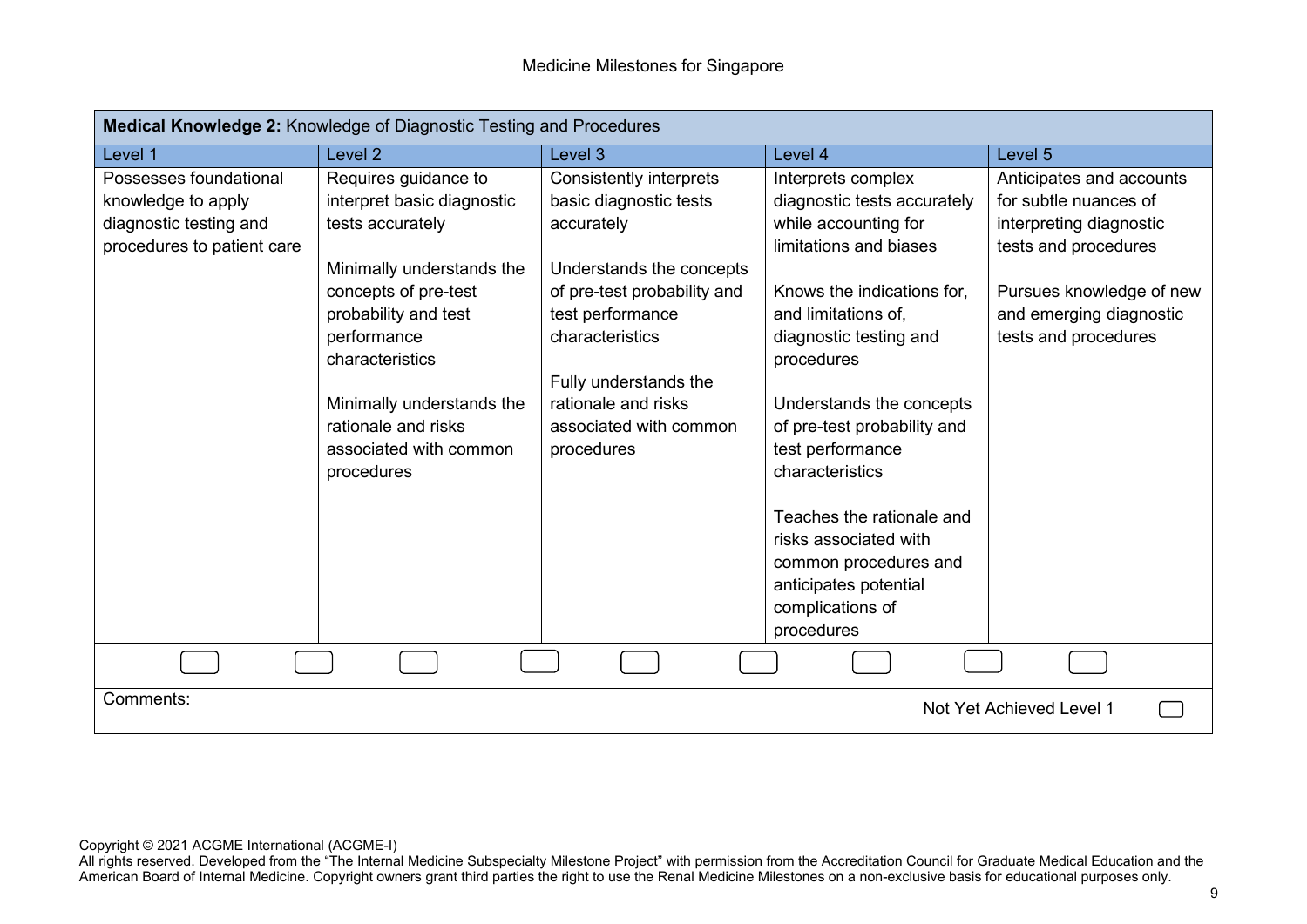|                               | <b>Medical Knowledge 3: Scholarship</b> |                                   |                                                     |                                                     |  |  |  |  |
|-------------------------------|-----------------------------------------|-----------------------------------|-----------------------------------------------------|-----------------------------------------------------|--|--|--|--|
| Level 1                       | Level <sub>2</sub>                      | Level 3                           | Level 4                                             | Level 5                                             |  |  |  |  |
| Understands and is aware      | Interested in scholarly                 | Identifies areas worthy of        | Formulates ideas worthy of                          | Independently formulates                            |  |  |  |  |
| of the need for scientific    | activity, but does not                  | scholarly investigation and       | scholarly investigation                             | novel and important ideas                           |  |  |  |  |
| inquiry                       | initiate or follow through              | formulates a plan under           |                                                     | worthy of scholarly                                 |  |  |  |  |
|                               |                                         | supervision of a mentor           | Collaborates with other                             | investigation                                       |  |  |  |  |
| Understands and is aware      | Performs a literature                   |                                   | investigators to design and                         |                                                     |  |  |  |  |
| of scholarly investigation in | search using relevant                   | Critically reads scientific       | complete a project related                          | Leads a scholarly project                           |  |  |  |  |
| the specialty                 | scholarly sources to                    | literature and identifies         | to clinical practice, quality                       | advancing clinical practice,                        |  |  |  |  |
| Attempts to engage in         | identify pertinent articles             | major methodological flaws        | improvement, patient                                | quality improvement,                                |  |  |  |  |
| critical thinking regarding   |                                         | and inconsistencies within        | safety, education, or                               | patient safety, education,                          |  |  |  |  |
| clinical practice, quality    | Is aware of basic statistical           | or between publications           | research                                            | or research                                         |  |  |  |  |
| improvement, patient          | concepts, but has                       |                                   |                                                     |                                                     |  |  |  |  |
| safety, education, or         | incomplete understanding                | Understands and can               | Critiques specialized                               | Obtains independent                                 |  |  |  |  |
| research                      | of their application;                   | apply basic statistical           | scientific literature                               | research funding                                    |  |  |  |  |
|                               | inconsistently identifies               | concepts, and can identify        | effectively                                         |                                                     |  |  |  |  |
|                               | methodological flaws                    | potential analytic methods        |                                                     | Critiques specialized<br>scientific literature at a |  |  |  |  |
|                               | Communicates                            | for data or problem<br>assessment | Dissects a problem into its<br>many component parts | level consistent with                               |  |  |  |  |
|                               | rudimentary details of                  |                                   | and identifies strategies for                       | participation in peer review                        |  |  |  |  |
|                               | scientific work, including              | Effectively presents at           | solving                                             |                                                     |  |  |  |  |
|                               | personal scholarly work;                | journal club, quality             |                                                     | Employs optimal statistical                         |  |  |  |  |
|                               | needs to improve ability to             | improvement meetings,             | Uses analytical methods of                          | techniques                                          |  |  |  |  |
|                               | present in small groups                 | clinical conferences,             | the field effectively                               |                                                     |  |  |  |  |
|                               |                                         | and/or can effectively            |                                                     | Teaches analytic methods                            |  |  |  |  |
|                               |                                         | describe and discuss              | Presents scholarly activity                         | in chosen field to peers                            |  |  |  |  |
|                               |                                         | personal scholarly work or        | at local or regional                                | and others                                          |  |  |  |  |
|                               |                                         | research                          | meetings, and/or submits                            |                                                     |  |  |  |  |
|                               |                                         |                                   | an abstract summarizing                             | <b>Effectively presents</b>                         |  |  |  |  |
|                               |                                         |                                   | scholarly work to                                   | scholarly work at national                          |  |  |  |  |
|                               |                                         |                                   | regional/state/ national                            | and international meetings                          |  |  |  |  |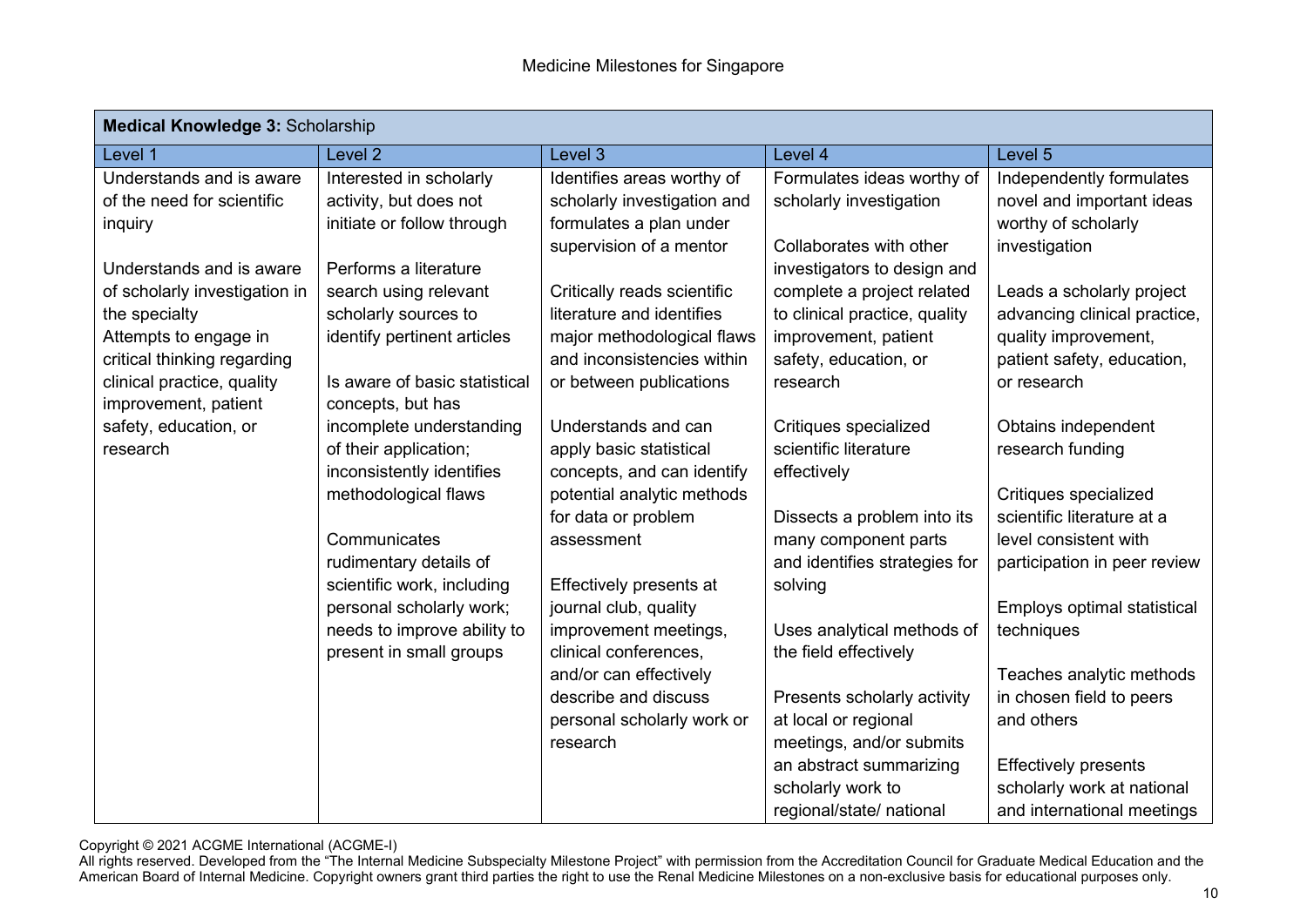|           |  |  |  | meetings, and/or publishes<br>non-peer-reviewed<br>manuscript(s) (reviews,<br>book chapters) | Publishes peer-reviewed<br>manuscript(s) containing<br>scholarly work (clinical<br>practice, quality<br>improvement, patient<br>safety, education, or<br>research)<br>Designs consent<br>instrument for a human<br>subject research study;<br>files an Institution Review<br>Board (IRB) application |  |
|-----------|--|--|--|----------------------------------------------------------------------------------------------|------------------------------------------------------------------------------------------------------------------------------------------------------------------------------------------------------------------------------------------------------------------------------------------------------|--|
|           |  |  |  |                                                                                              |                                                                                                                                                                                                                                                                                                      |  |
| Comments: |  |  |  |                                                                                              | Not Yet Achieved Level 1                                                                                                                                                                                                                                                                             |  |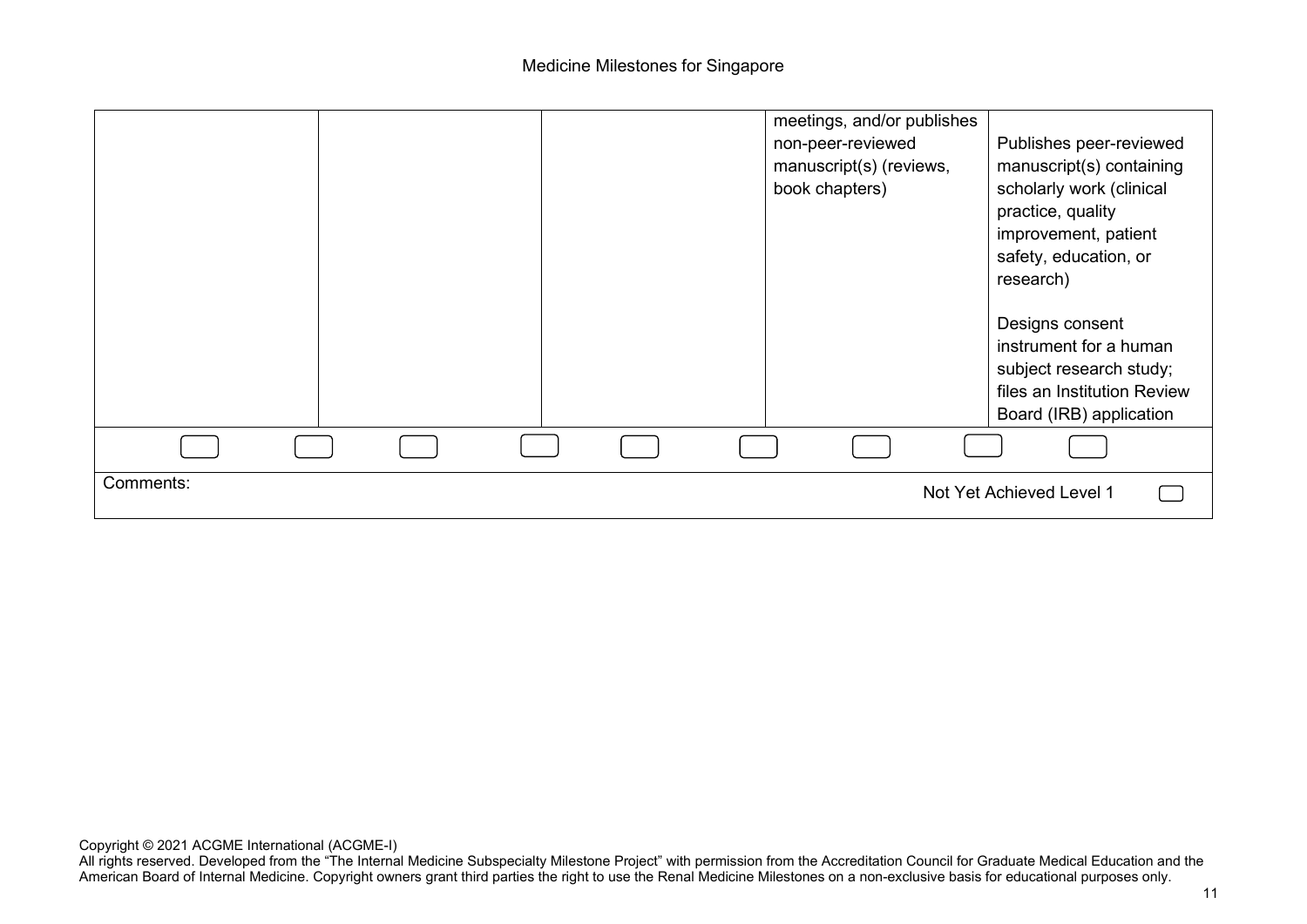| Systems-Based Practice 1: Patient Safety and Quality Improvement |                              |                               |                                     |                             |  |
|------------------------------------------------------------------|------------------------------|-------------------------------|-------------------------------------|-----------------------------|--|
| Level 1                                                          | Level 2                      | Level 3                       | Level 4                             | Level 5                     |  |
| Demonstrates knowledge                                           | Identifies system factors    | Participates in analysis of   | Conducts analysis of                | Actively engages teams      |  |
| of common patient safety                                         | that lead to patient safety  | patient safety events         | patient safety events and           | and processes to modify     |  |
| events                                                           | events                       | (simulated or actual)         | offers error prevention             | systems to prevent patient  |  |
|                                                                  |                              |                               | strategies (simulated or<br>actual) | safety events               |  |
|                                                                  |                              |                               |                                     |                             |  |
| Demonstrates knowledge                                           | Reports patient safety       | Participates in disclosure    | Discloses patient safety            | Role models or mentors      |  |
| of how to report patient                                         | events through institutional | of patient safety events to   | events to patients and              | others in the disclosure of |  |
| safety events                                                    | reporting systems (actual    | patients and families         | families (simulated or              | patient safety events       |  |
|                                                                  | or simulated)                | (simulated or actual)         | actual)                             |                             |  |
| Demonstrates knowledge                                           | Describes local quality      | Participates in local quality | Demonstrates the skills             | Creates, implements, and    |  |
| of basic quality                                                 | improvement initiatives      | improvement initiatives       | required to identify,               | assesses quality            |  |
| improvement                                                      | (e.g., community             |                               | develop, implement, and             | improvement initiatives at  |  |
| methodologies and metrics                                        | vaccination rate, infection  |                               | analyze a quality                   | the institutional or        |  |
|                                                                  | rate, smoking cessation)     |                               | improvement project                 | community level             |  |
|                                                                  |                              |                               |                                     |                             |  |
| Comments:                                                        |                              |                               |                                     | Not Yet Achieved Level 1    |  |
|                                                                  |                              |                               |                                     |                             |  |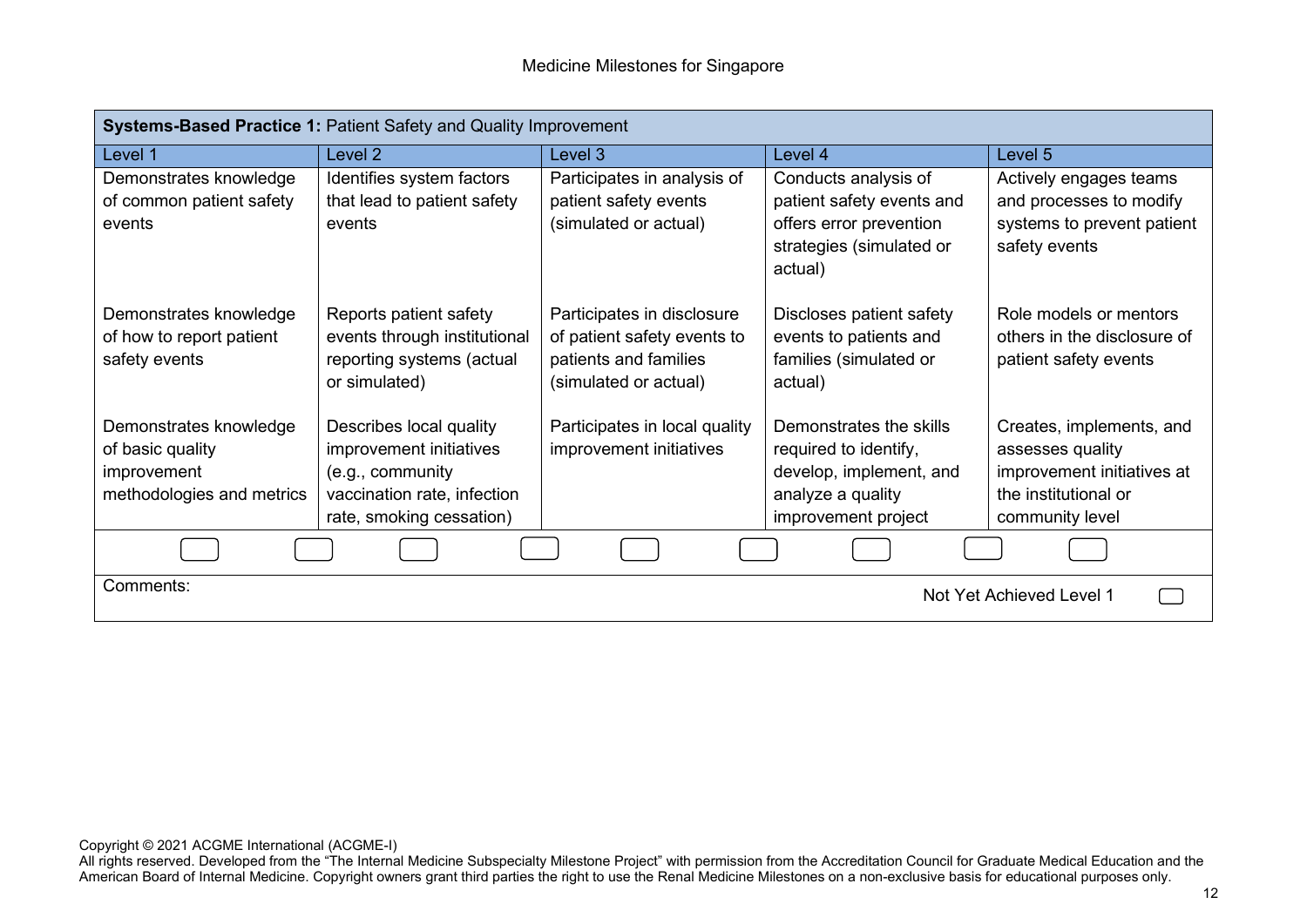| Systems-Based Practice 2: System Navigation for Patient-Centered Care                     |                                                                                                                                    |                                                                                                                                      |                                                                                                                                                                                |                                                                                                                                 |  |
|-------------------------------------------------------------------------------------------|------------------------------------------------------------------------------------------------------------------------------------|--------------------------------------------------------------------------------------------------------------------------------------|--------------------------------------------------------------------------------------------------------------------------------------------------------------------------------|---------------------------------------------------------------------------------------------------------------------------------|--|
| Level 1                                                                                   | Level <sub>2</sub>                                                                                                                 | Level 3                                                                                                                              | Level 4                                                                                                                                                                        | Level 5                                                                                                                         |  |
| Demonstrates knowledge<br>of care coordination                                            | Coordinates care of<br>patients in routine clinical<br>situations effectively using<br>the roles of the<br>interprofessional teams | Coordinates care of<br>patients in complex clinical<br>situations effectively using<br>the roles of their<br>interprofessional teams | Role models effective<br>coordination of patient-<br>centered care among<br>different disciplines and<br>specialties                                                           | Analyses the process of<br>care coordination and<br>leads in the design and<br>implementation of<br><i>improvements</i>         |  |
| Identifies key elements for<br>safe and effective<br>transitions of care and<br>hand-offs | Performs safe and<br>effective transitions of<br>care/hand-offs in routine<br>clinical situations                                  | Performs safe and<br>effective transitions of<br>care/hand-offs in complex<br>clinical situations                                    | Role models and<br>advocates for safe and<br>effective transitions of<br>care/hand-offs within and<br>across health care delivery<br>systems, including<br>outpatient settings | Improves quality of<br>transitions of care within<br>and across health care<br>delivery systems to<br>optimize patient outcomes |  |
| Demonstrates knowledge<br>of population and<br>community health needs<br>and disparities  | Identifies specific<br>population and community<br>health needs and<br>inequities for their local<br>population                    | Uses local resources<br>effectively to meet the<br>needs of a patient<br>population and community                                    | Participates in changing<br>and adapting practice to<br>provide for the needs of<br>specific populations                                                                       | Leads innovations and<br>advocates for populations<br>and communities with<br>health care inequities                            |  |
|                                                                                           |                                                                                                                                    |                                                                                                                                      |                                                                                                                                                                                |                                                                                                                                 |  |
| Comments:<br>Not Yet Achieved Level 1                                                     |                                                                                                                                    |                                                                                                                                      |                                                                                                                                                                                |                                                                                                                                 |  |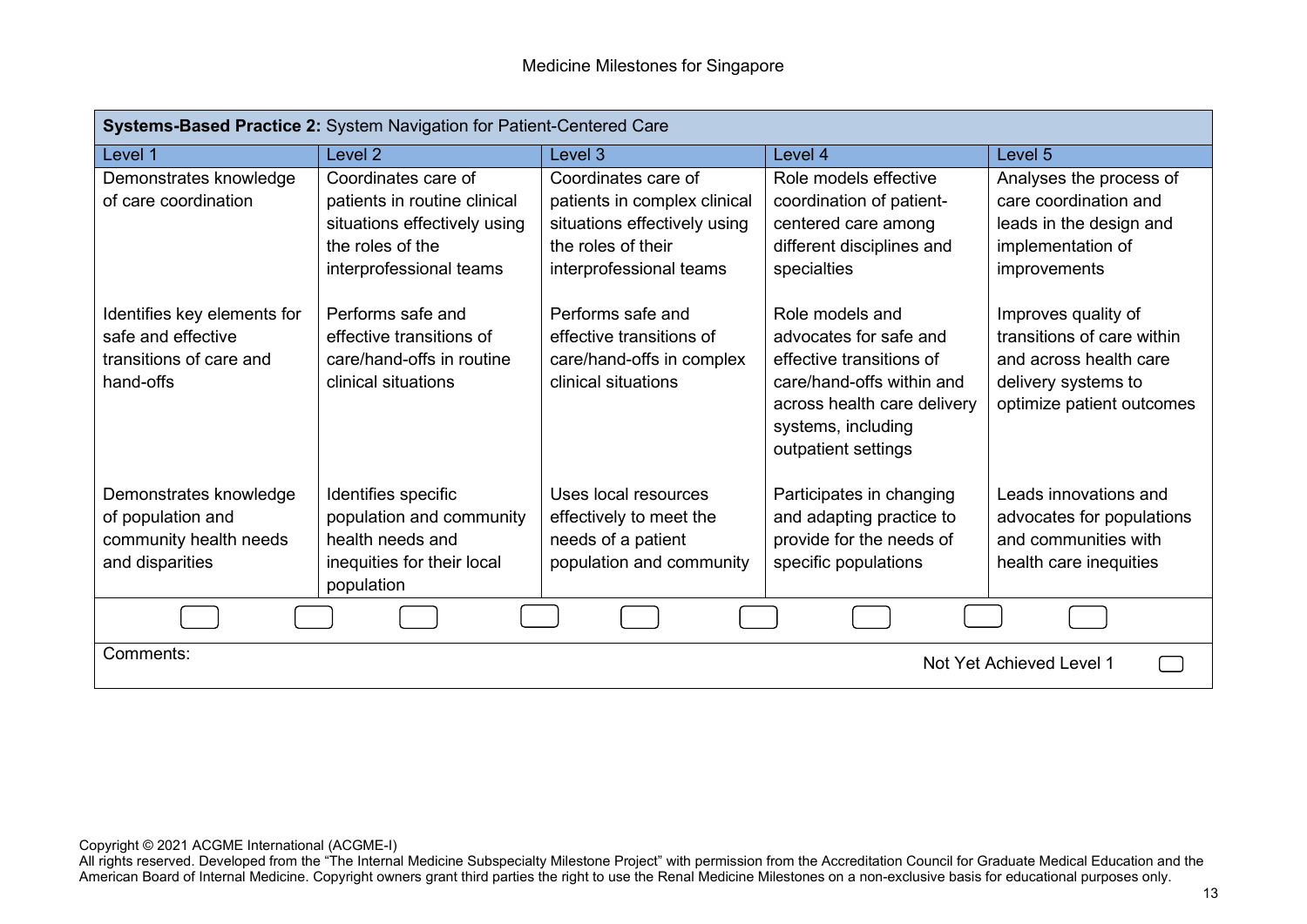| Systems-Based Practice 3: Physician Role in Health Care Systems                                                                                |                                                                                                                                  |                                                                                                                              |                                                                                                                                                                                                                                                                                                 |                                                                                                                        |  |
|------------------------------------------------------------------------------------------------------------------------------------------------|----------------------------------------------------------------------------------------------------------------------------------|------------------------------------------------------------------------------------------------------------------------------|-------------------------------------------------------------------------------------------------------------------------------------------------------------------------------------------------------------------------------------------------------------------------------------------------|------------------------------------------------------------------------------------------------------------------------|--|
| Level 1                                                                                                                                        | Level <sub>2</sub>                                                                                                               | Level 3                                                                                                                      | Level 4                                                                                                                                                                                                                                                                                         | Level 5                                                                                                                |  |
| Identifies components of<br>the complex health care<br>system                                                                                  | Describes the physician's<br>role and how the<br>interrelated components of<br>complex health care<br>system impact patient care | Analyzes how personal<br>practice affects the system<br>(e.g., length of stay,<br>readmission rates, clinical<br>efficiency) | Manages the interrelated<br>components of the<br>complex health care<br>systems for efficient and<br>effective patient care                                                                                                                                                                     | Advocates for or leads<br>change to enhance<br>systems for high-value,<br>efficient, and effective<br>patient care     |  |
| Describes basic health<br>payment systems,<br>including government,<br>private, public, and<br>uninsured care and<br>different practice models | Delivers care informed by<br>patient specific payment<br>model                                                                   | Uses shared decision<br>making in patient care,<br>taking into consideration<br>payment models                               | Advocates for patient care<br>understanding the<br>limitations of each patient's<br>payment model (e.g.,<br>community resources,<br>patient assistance<br>resources)<br>Identifies resources and<br>understands regulations<br>governing the set up and<br>maintenance of dialysis<br>center(s) | Participates in advocacy<br>activities for health policy<br>to better align payment<br>systems with high-value<br>care |  |
|                                                                                                                                                |                                                                                                                                  |                                                                                                                              |                                                                                                                                                                                                                                                                                                 |                                                                                                                        |  |
| Comments:<br>Not Yet Achieved Level 1                                                                                                          |                                                                                                                                  |                                                                                                                              |                                                                                                                                                                                                                                                                                                 |                                                                                                                        |  |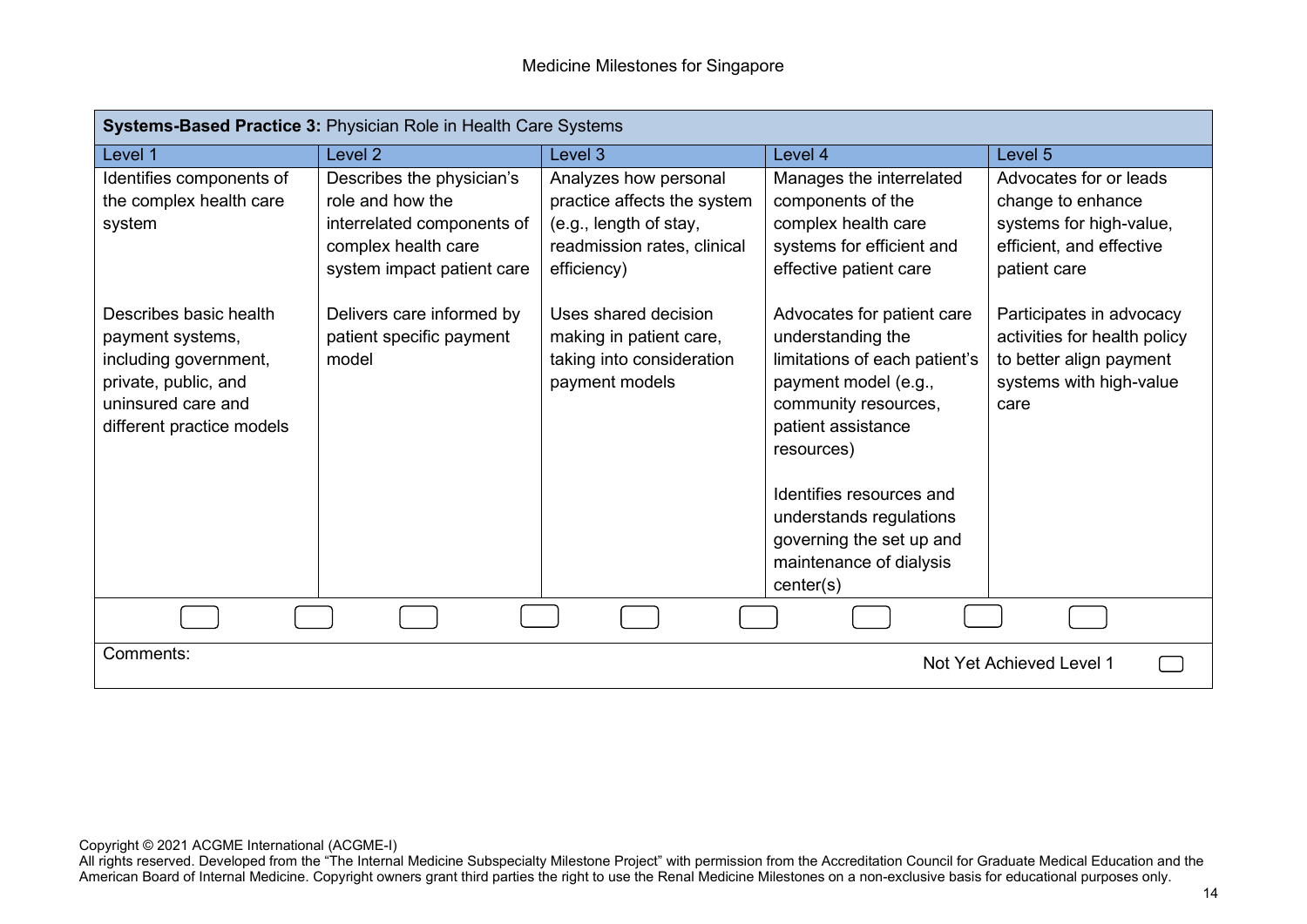| Practice-Based Learning and Improvement 1: Evidence-Based and Informed Practice                                                                        |                                                                                                                     |                                                                                                                                  |                                                                                                                                                                     |                                                                                                                                                    |
|--------------------------------------------------------------------------------------------------------------------------------------------------------|---------------------------------------------------------------------------------------------------------------------|----------------------------------------------------------------------------------------------------------------------------------|---------------------------------------------------------------------------------------------------------------------------------------------------------------------|----------------------------------------------------------------------------------------------------------------------------------------------------|
| Level 1                                                                                                                                                | Level 2                                                                                                             | Level 3                                                                                                                          | Level 4                                                                                                                                                             | Level 5                                                                                                                                            |
| Demonstrates how to<br>access and use available<br>evidence, and incorporate<br>patient preferences and<br>values to take care of a<br>routine patient | Articulates clinical<br>questions and elicits<br>patient preferences and<br>values to guide evidence-<br>based care | Locates and applies the<br>best available evidence,<br>integrated with patient<br>preference, to the care of<br>complex patients | Critically appraises and<br>applies evidence even in<br>the face of uncertainty and<br>conflicting evidence to<br>guide care, tailored to the<br>individual patient | Coaches others to critically<br>appraise and apply<br>evidence for complex<br>patients; and/or<br>participates in the<br>development of guidelines |
| Comments:<br>Not Yet Achieved Level 1                                                                                                                  |                                                                                                                     |                                                                                                                                  |                                                                                                                                                                     |                                                                                                                                                    |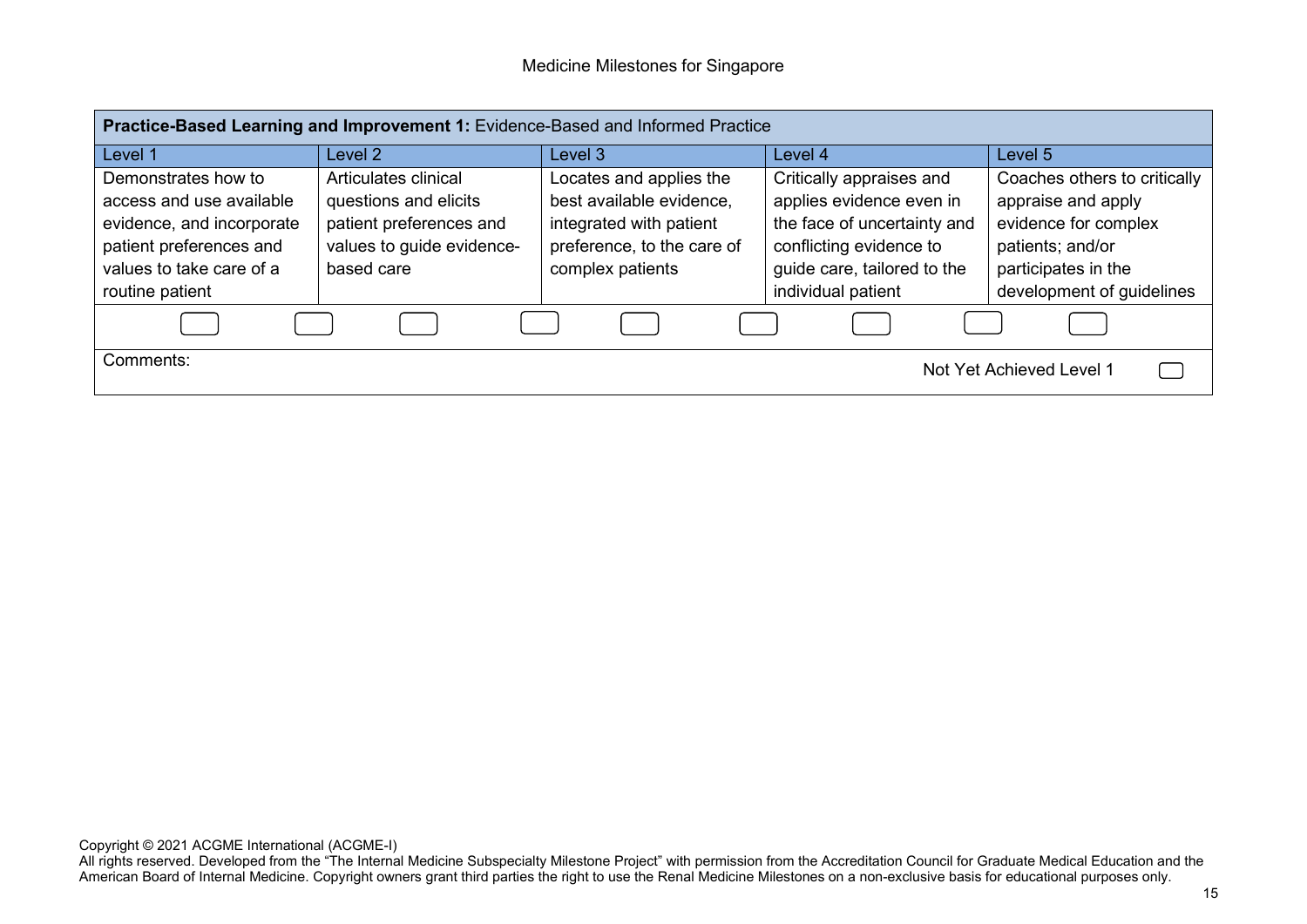| Practice-Based Learning and Improvement 2: Reflective Practice and Commitment to Personal Growth      |                                                                                                                        |                                                                                                                                            |                                                                                                                                   |                                                                              |
|-------------------------------------------------------------------------------------------------------|------------------------------------------------------------------------------------------------------------------------|--------------------------------------------------------------------------------------------------------------------------------------------|-----------------------------------------------------------------------------------------------------------------------------------|------------------------------------------------------------------------------|
| Level 1                                                                                               | Level 2                                                                                                                | Level 3                                                                                                                                    | Level 4                                                                                                                           | Level 5                                                                      |
| Accepts responsibility for                                                                            | Demonstrates openness to                                                                                               | Seeks performance data                                                                                                                     | Intentionally seeks                                                                                                               | Role models consistently                                                     |
| personal and professional                                                                             | performance data                                                                                                       | episodically, with                                                                                                                         | performance data                                                                                                                  | seeking performance data,                                                    |
| development by                                                                                        | (feedback and other input)                                                                                             | adaptability and humility                                                                                                                  | consistently, with                                                                                                                | with adaptability and                                                        |
| establishing goals                                                                                    | in order to inform goals                                                                                               |                                                                                                                                            | adaptability and humility                                                                                                         | humility                                                                     |
| Identifies the factors that<br>contribute to gap(s)<br>between expectations and<br>actual performance | Analyzes and reflects on<br>the factors that contribute<br>to gap(s) between<br>expectations and actual<br>performance | Analyzes, reflects on, and<br>institutes behavioral<br>change(s) to narrow the<br>gap(s) between<br>expectations and actual<br>performance | Challenges assumptions<br>and considers alternatives<br>in narrowing the gap(s)<br>between expectations and<br>actual performance | Coaches others on<br>reflective practice                                     |
| <b>Actively seeks</b><br>opportunities to improve                                                     | Designs and implements a<br>learning plan, with<br>prompting                                                           | Independently creates and<br>implements a learning plan                                                                                    | Uses performance data to<br>measure the effectiveness<br>of the learning plan and,<br>when necessary, improves<br>it              | Facilitates the design and<br>implementation of learning<br>plans for others |
|                                                                                                       |                                                                                                                        |                                                                                                                                            |                                                                                                                                   |                                                                              |
| Comments:<br>Not Yet Achieved Level 1                                                                 |                                                                                                                        |                                                                                                                                            |                                                                                                                                   |                                                                              |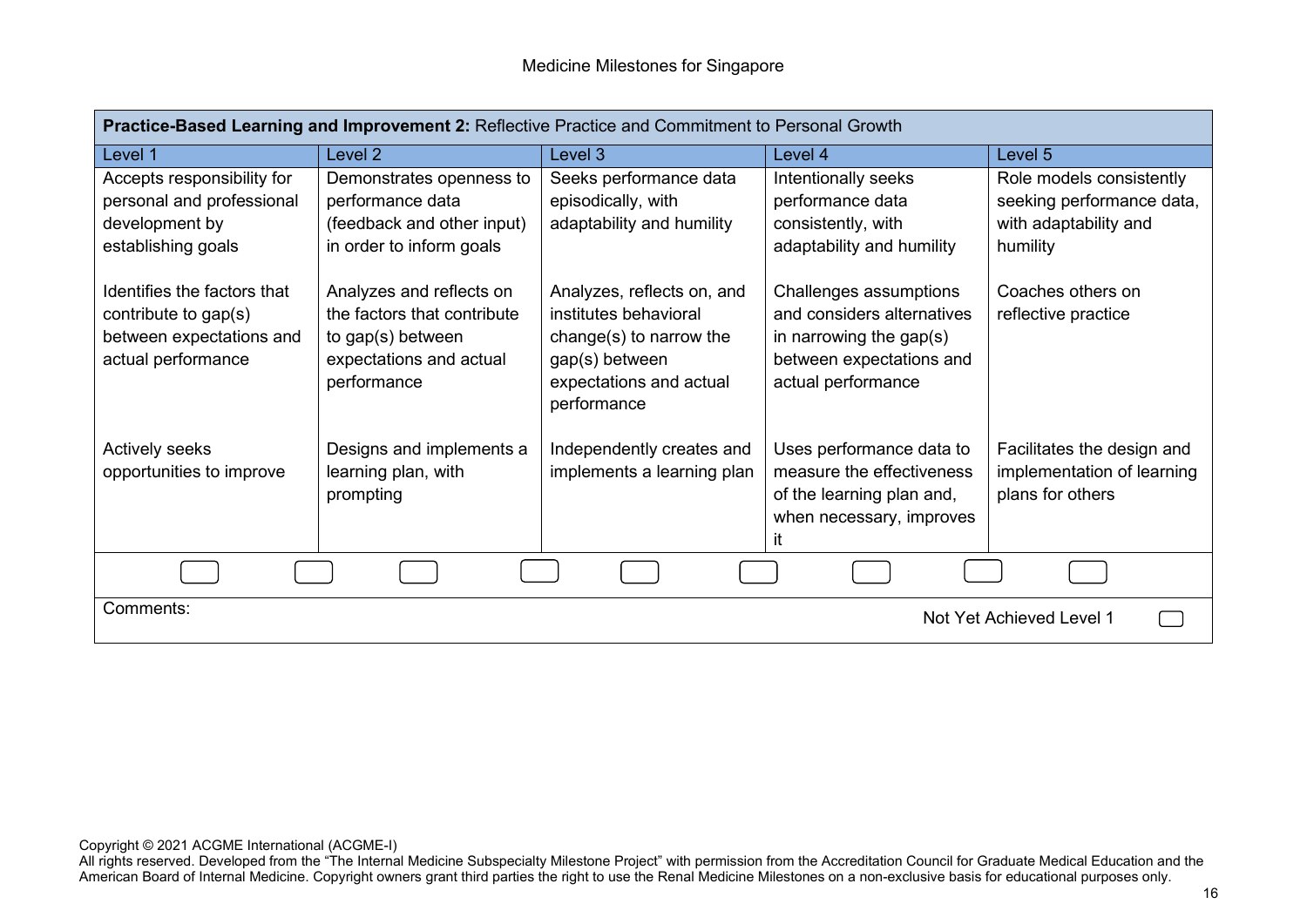| Professionalism 1: Professional Behavior and Ethical Principles                                                                                                                                                                                 |                                                                             |                                                                                            |                                                                                                                                                                                                                 |                                                                                                                                           |  |
|-------------------------------------------------------------------------------------------------------------------------------------------------------------------------------------------------------------------------------------------------|-----------------------------------------------------------------------------|--------------------------------------------------------------------------------------------|-----------------------------------------------------------------------------------------------------------------------------------------------------------------------------------------------------------------|-------------------------------------------------------------------------------------------------------------------------------------------|--|
| Level 1                                                                                                                                                                                                                                         | Level <sub>2</sub>                                                          | Level 3                                                                                    | Level 4                                                                                                                                                                                                         | Level 5                                                                                                                                   |  |
| Identifies and describes<br>potential triggers for<br>professionalism lapses                                                                                                                                                                    | Demonstrates insight into<br>professional behavior in<br>routine situations | Demonstrates professional<br>behavior in complex or<br>stressful situations                | Recognizes situations that<br>may trigger<br>professionalism lapses and<br>intervenes to prevent<br>lapses in self and others                                                                                   | Coaches others when their<br>behavior fails to meet<br>professional expectations                                                          |  |
| Describes when and how<br>to appropriately report<br>professionalism lapses,<br>including strategies for<br>addressing common<br>barriers                                                                                                       | Takes responsibility for<br>own professionalism<br>lapses                   | Analyzes complex<br>situations using ethical<br>principles                                 | Recognizes and utilizes<br>appropriate resources for<br>managing and resolving<br>ethical dilemmas as<br>needed (e.g., ethics<br>consultations, literature<br>review, risk<br>management/legal<br>consultation) | Identifies and seeks to<br>address system-level<br>factors that induce or<br>exacerbate ethical<br>problems or impede their<br>resolution |  |
| Demonstrates knowledge<br>of the ethical principles<br>underlying informed<br>consent, surrogate<br>decision making, advance<br>directives, confidentiality,<br>error disclosure,<br>stewardship of limited<br>resources, and related<br>topics | Analyzes straightforward<br>situations using ethical<br>principles          | Recognizes need to seek<br>help in managing and<br>resolving complex ethical<br>situations |                                                                                                                                                                                                                 |                                                                                                                                           |  |
|                                                                                                                                                                                                                                                 |                                                                             |                                                                                            |                                                                                                                                                                                                                 |                                                                                                                                           |  |
| Comments:<br>Not Yet Achieved Level 1                                                                                                                                                                                                           |                                                                             |                                                                                            |                                                                                                                                                                                                                 |                                                                                                                                           |  |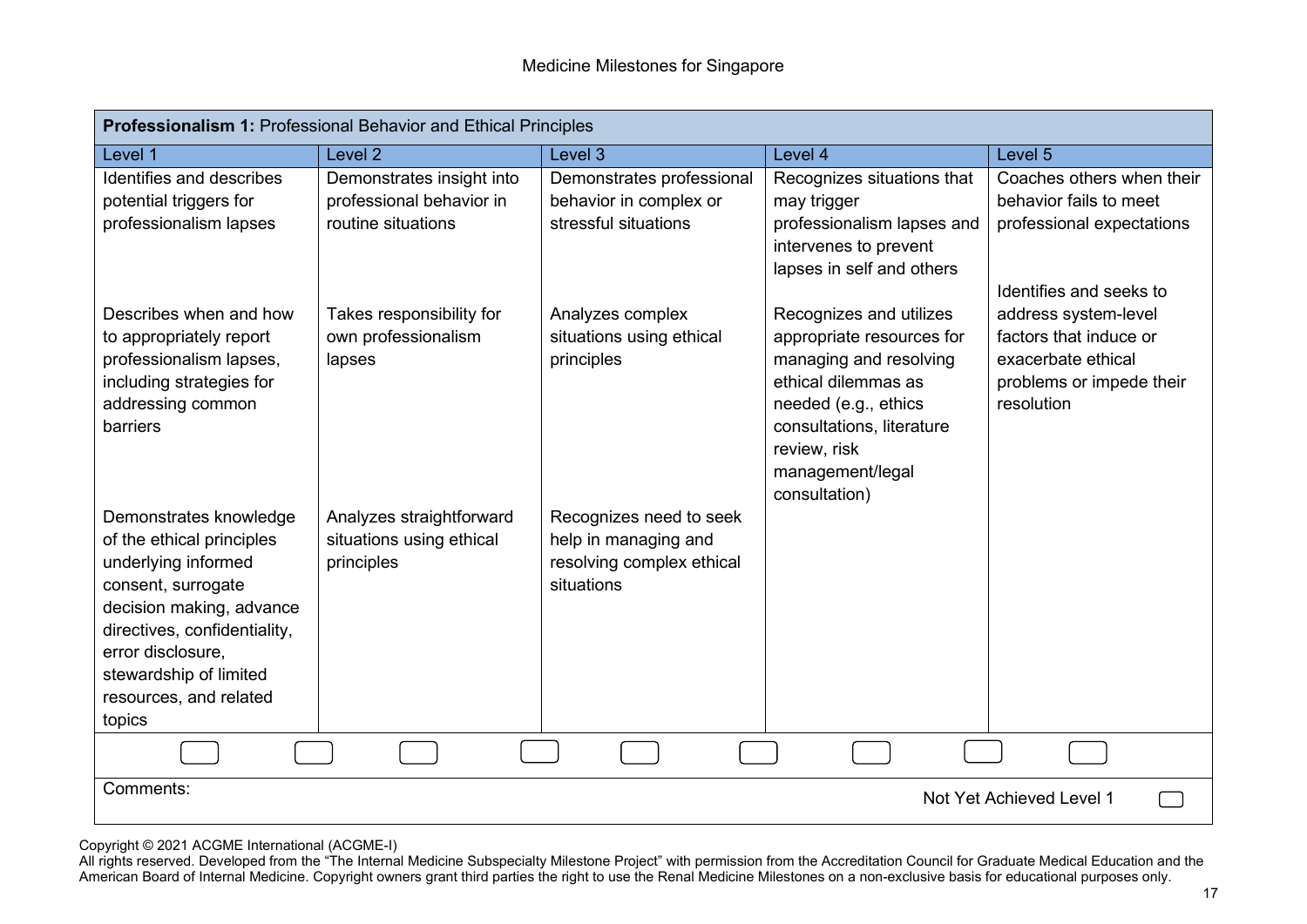| Professionalism 2: Accountability/Conscientiousness                                                                                                                                                                 |                                                                                                                               |                                                                                                                                               |                                                                                                                             |                                       |  |
|---------------------------------------------------------------------------------------------------------------------------------------------------------------------------------------------------------------------|-------------------------------------------------------------------------------------------------------------------------------|-----------------------------------------------------------------------------------------------------------------------------------------------|-----------------------------------------------------------------------------------------------------------------------------|---------------------------------------|--|
| Level 1                                                                                                                                                                                                             | Level 2                                                                                                                       | Level 3                                                                                                                                       | Level 4                                                                                                                     | Level 5                               |  |
| Takes responsibility for<br>failure to complete tasks<br>and responsibilities,<br>identifies potential<br>contributing factors, and<br>describes strategies for<br>ensuring timely task<br>completion in the future | Performs tasks and<br>responsibilities in a timely<br>manner with appropriate<br>attention to detail in routine<br>situations | Performs tasks and<br>responsibilities in a timely<br>manner with appropriate<br>attention to detail in<br>complex or stressful<br>situations | Recognizes situations that<br>may impact others' ability<br>to complete tasks and<br>responsibilities in a timely<br>manner | Takes ownership of<br>system outcomes |  |
| Responds promptly to<br>requests or reminders to<br>complete tasks and<br>responsibilities                                                                                                                          | Recognizes situations that<br>may impact own ability to<br>complete tasks and<br>responsibilities in a timely<br>manner       | Proactively implements<br>strategies to ensure that<br>the needs of patients,<br>teams, and systems are<br>met                                |                                                                                                                             |                                       |  |
|                                                                                                                                                                                                                     |                                                                                                                               |                                                                                                                                               |                                                                                                                             |                                       |  |
| Comments:<br>Not Yet Achieved Level 1                                                                                                                                                                               |                                                                                                                               |                                                                                                                                               |                                                                                                                             |                                       |  |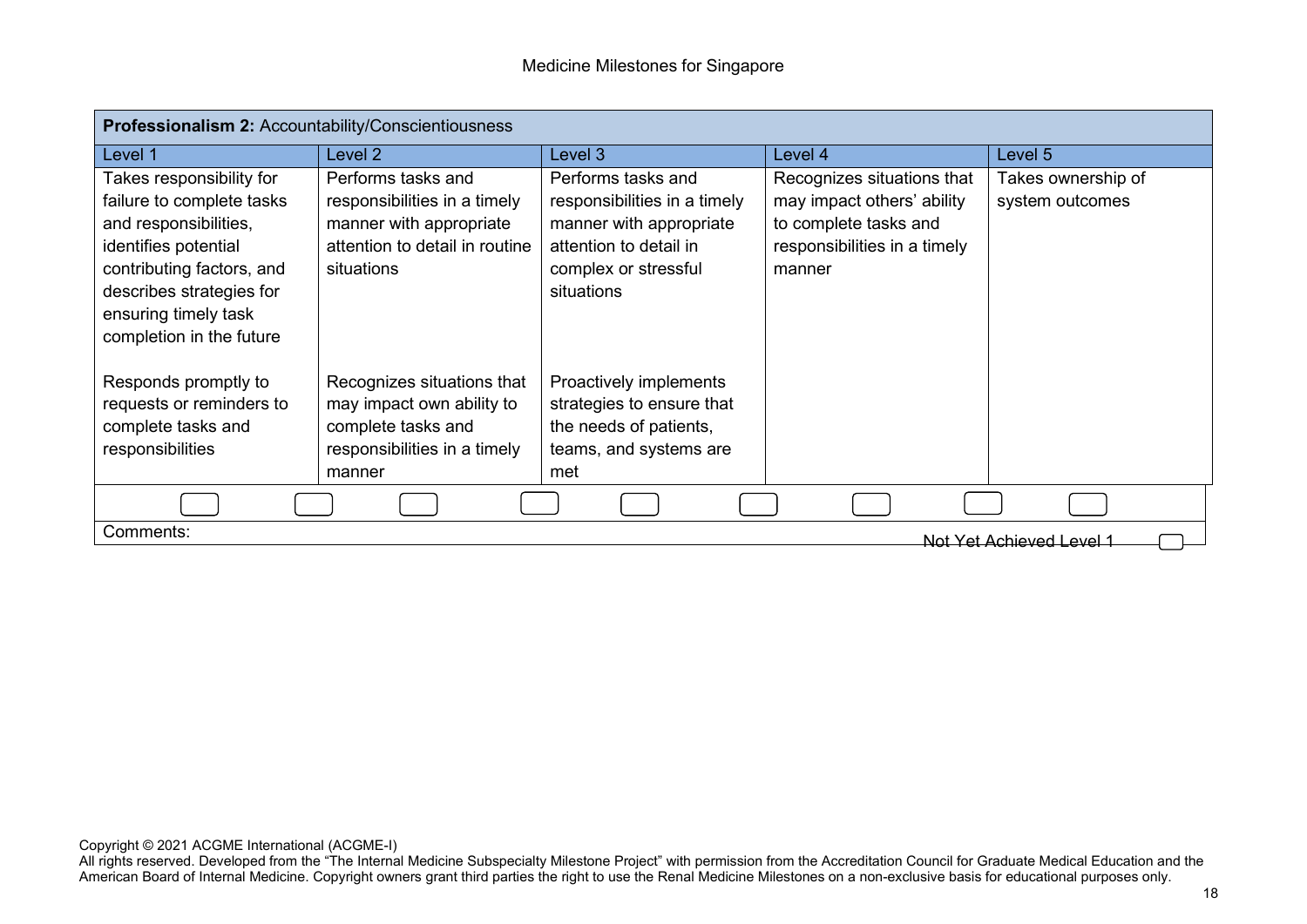| Professionalism 3: Self-Awareness and Help-Seeking                               |                                                                                |                                                                                                                     |                                                                                                                  |                                                                                |
|----------------------------------------------------------------------------------|--------------------------------------------------------------------------------|---------------------------------------------------------------------------------------------------------------------|------------------------------------------------------------------------------------------------------------------|--------------------------------------------------------------------------------|
| Level 1                                                                          | Level 2                                                                        | Level 3                                                                                                             | Level 4                                                                                                          | Level 5                                                                        |
| Recognizes status of                                                             | Independently recognizes                                                       | With assistance, proposes                                                                                           | Independently develops a                                                                                         | Coaches others when                                                            |
| personal and professional                                                        | status of personal and                                                         | a plan to optimize personal                                                                                         | plan to optimize personal                                                                                        | emotional responses or                                                         |
| well-being, with assistance                                                      | professional well-being                                                        | and professional well-<br>being                                                                                     | and professional well-<br>being                                                                                  | limitations in<br>knowledge/skills do not<br>meet professional<br>expectations |
| Recognizes limits in the<br>knowledge/skills of self or<br>team, with assistance | Independently recognizes<br>limits in the knowledge/<br>skills of self or team | With assistance, proposes<br>a plan to remediate or<br>improve limits in the<br>knowledge/skills of self or<br>team | Independently develops a<br>plan to remediate or<br>improve limits in the<br>knowledge/skills of self or<br>team |                                                                                |
|                                                                                  | Demonstrates appropriate                                                       |                                                                                                                     |                                                                                                                  |                                                                                |
|                                                                                  | help-seeking behaviors                                                         |                                                                                                                     |                                                                                                                  |                                                                                |
|                                                                                  |                                                                                |                                                                                                                     |                                                                                                                  |                                                                                |
| Comments:<br>Not Yet Achieved Level 1                                            |                                                                                |                                                                                                                     |                                                                                                                  |                                                                                |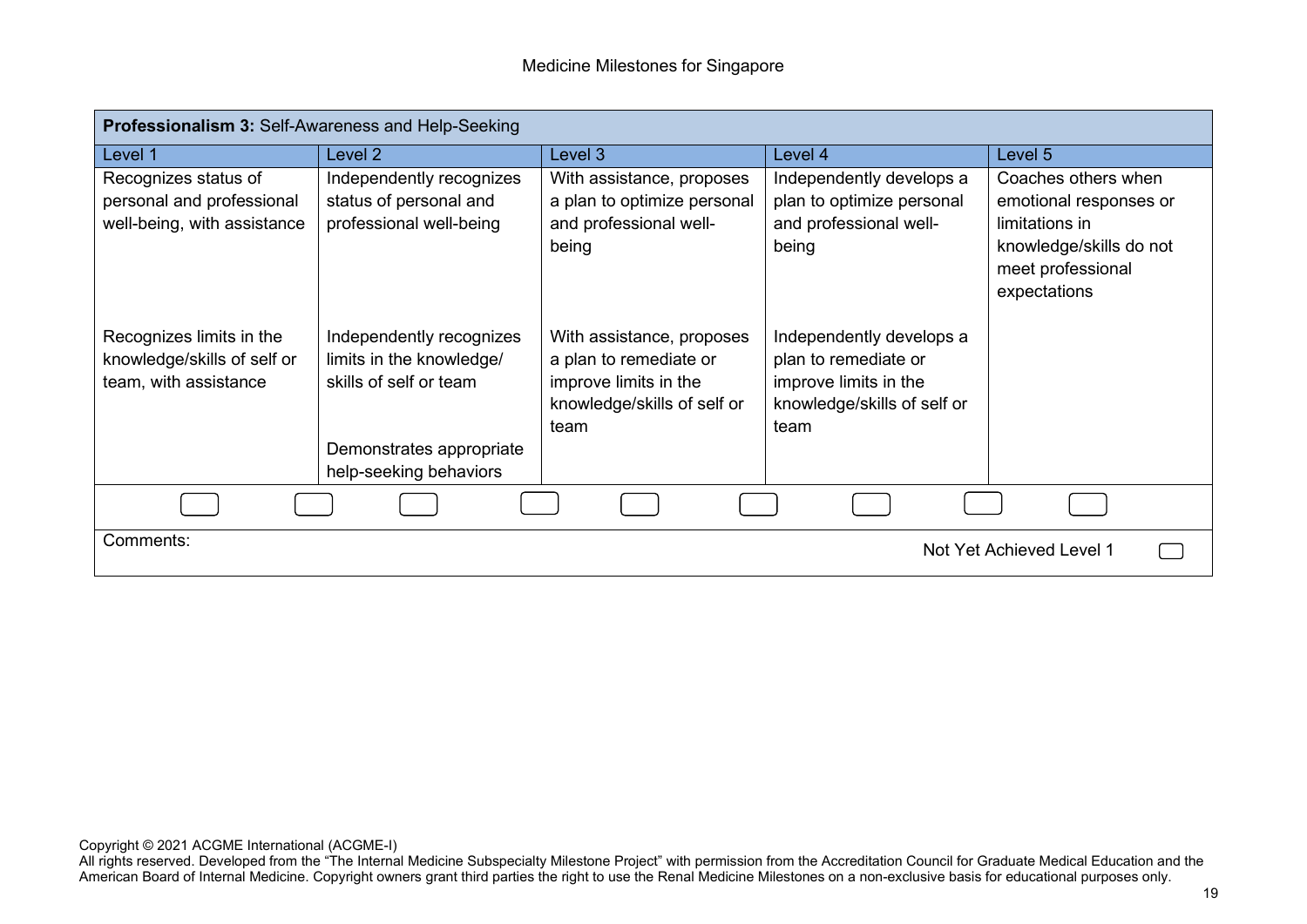| Interpersonal and Communication Skills 1: Patient- and Family-Centered Communication                                                                                                          |                                                                                                                                                                                                                   |                                                                                                                                                                                                   |                                                                                                                                                                            |                                                                                                                                                |  |
|-----------------------------------------------------------------------------------------------------------------------------------------------------------------------------------------------|-------------------------------------------------------------------------------------------------------------------------------------------------------------------------------------------------------------------|---------------------------------------------------------------------------------------------------------------------------------------------------------------------------------------------------|----------------------------------------------------------------------------------------------------------------------------------------------------------------------------|------------------------------------------------------------------------------------------------------------------------------------------------|--|
| Level 1                                                                                                                                                                                       | Level <sub>2</sub>                                                                                                                                                                                                | Level <sub>3</sub>                                                                                                                                                                                | Level 4                                                                                                                                                                    | Level 5                                                                                                                                        |  |
| Uses language and non-<br>verbal behavior to<br>demonstrate respect and<br>establish rapport                                                                                                  | Establishes a therapeutic<br>relationship in<br>straightforward encounters<br>using active listening and<br>clear language                                                                                        | Establishes a therapeutic<br>relationship in challenging<br>patient encounters                                                                                                                    | Easily establishes<br>therapeutic relationships,<br>with attention to patient/<br>family concerns and<br>context, regardless of<br>complexity                              | Mentors others in<br>situational awareness and<br>critical self-reflection to<br>consistently develop<br>positive therapeutic<br>relationships |  |
| Identifies common barriers<br>to effective communication<br>(e.g., language, disability)<br>while accurately<br>communicating own role<br>within the health care<br>system                    | Identifies complex barriers<br>to effective communication<br>(e.g., health literacy,<br>cultural)                                                                                                                 | When prompted, reflects<br>on personal biases while<br>attempting to minimize<br>communication barriers                                                                                           | Independently recognizes<br>personal biases while<br>attempting to proactively<br>minimize communication<br>barriers                                                       | Role models self-<br>awareness practice while<br>identifying teaching a<br>contextual approach to<br>minimize communication<br>barriers        |  |
| Identifies the need to<br>adjust communication<br>strategies based on<br>assessment of<br>patient/family expectations<br>and understanding of their<br>health status and<br>treatment options | Organizes and initiates<br>communication with<br>patient/family by<br>introducing stakeholders,<br>setting the agenda,<br>clarifying expectations, and<br>verifying an understanding<br>of the clinical situation | With guidance, sensitively<br>and compassionately<br>delivers medical<br>information; elicits<br>patient/family values, goals<br>and preferences; and<br>acknowledges uncertainty<br>and conflict | Independently uses shared<br>decision making to align<br>patient/family values,<br>goals, and preferences<br>with treatment options to<br>make<br>a personalized care plan | Role models shared<br>decision making in<br>patient/family<br>communication in<br>situations with a high<br>degree of<br>uncertainty/conflict  |  |
|                                                                                                                                                                                               |                                                                                                                                                                                                                   |                                                                                                                                                                                                   |                                                                                                                                                                            |                                                                                                                                                |  |
| Comments:<br>Not Yet Achieved Level 1                                                                                                                                                         |                                                                                                                                                                                                                   |                                                                                                                                                                                                   |                                                                                                                                                                            |                                                                                                                                                |  |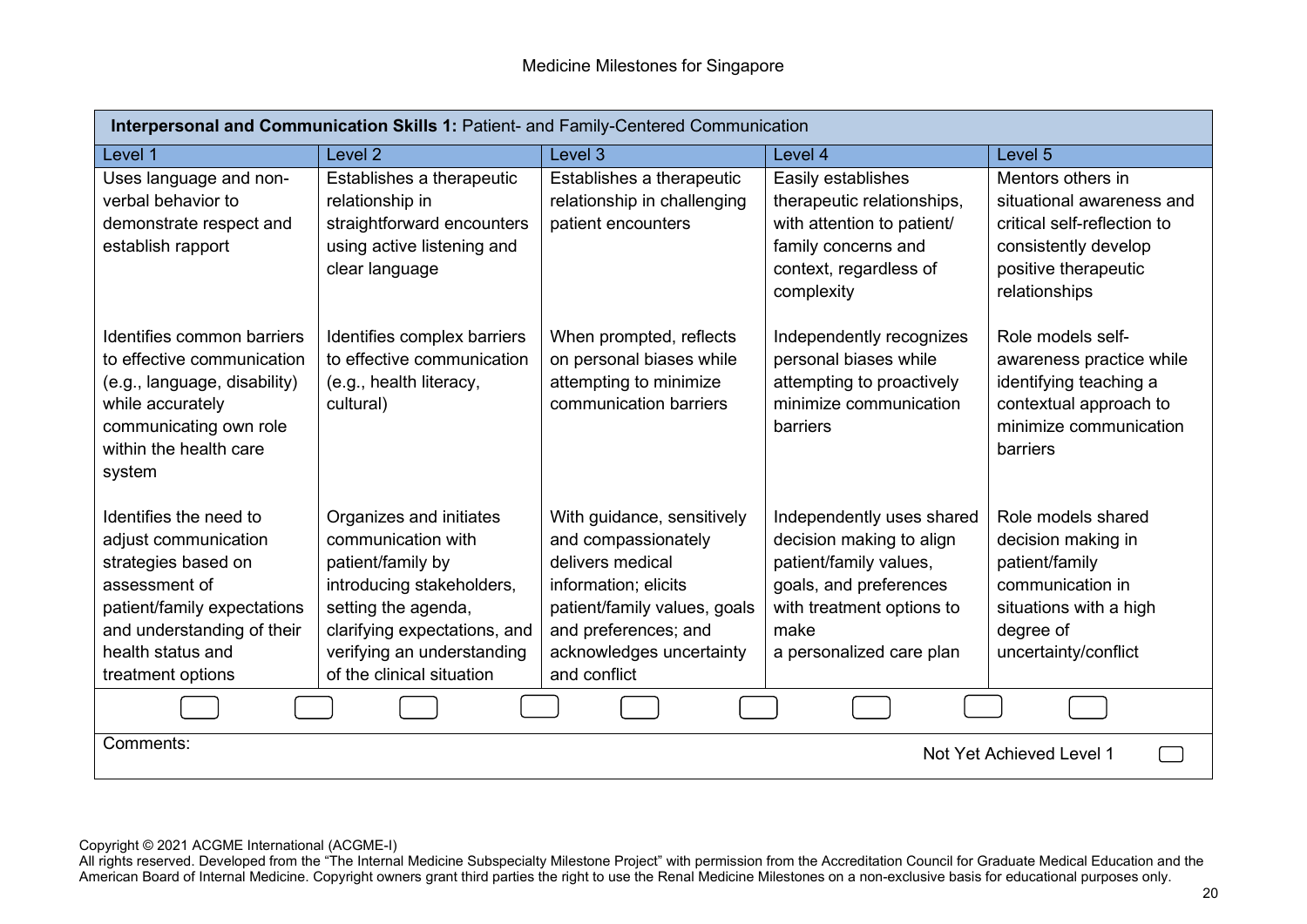| Interpersonal and Communication Skills 2: Interprofessional and Team Communication |                                                                              |                                                                            |                                                                                                                 |                                                                                                                                                 |
|------------------------------------------------------------------------------------|------------------------------------------------------------------------------|----------------------------------------------------------------------------|-----------------------------------------------------------------------------------------------------------------|-------------------------------------------------------------------------------------------------------------------------------------------------|
| Level 1                                                                            | Level 2                                                                      | Level 3                                                                    | Level 4                                                                                                         | Level 5                                                                                                                                         |
| Respectfully requests a<br>consultation                                            | Clearly and concisely<br>requests a consultation                             | Checks own understanding<br>of consultant<br>recommendations               | Coordinates<br>recommendations from<br>different members of the<br>health care team to<br>optimize patient care | Role models flexible<br>communication strategies<br>that value input from all<br>health care team<br>members, resolving<br>conflict when needed |
| Respectfully receives a<br>consultation request                                    | Clearly and concisely<br>responds to a consultation<br>request               | Checks understanding of<br>recommendations when<br>providing consultation  | Communicates feedback<br>and constructive criticism<br>to superiors                                             | Facilitates regular health<br>care team-based feedback<br>in complex situations                                                                 |
| Uses language that values<br>all members of the health<br>care team                | Communicates information<br>effectively with all health<br>care team members | Uses active listening to<br>adapt communication style<br>to fit team needs |                                                                                                                 |                                                                                                                                                 |
|                                                                                    | Solicits feedback on<br>performance as a member<br>of the health care team   | Communicates concerns<br>and provides feedback to<br>peers and learners    |                                                                                                                 |                                                                                                                                                 |
|                                                                                    |                                                                              |                                                                            |                                                                                                                 |                                                                                                                                                 |
| Comments:<br>Not Yet Achieved Level 1                                              |                                                                              |                                                                            |                                                                                                                 |                                                                                                                                                 |